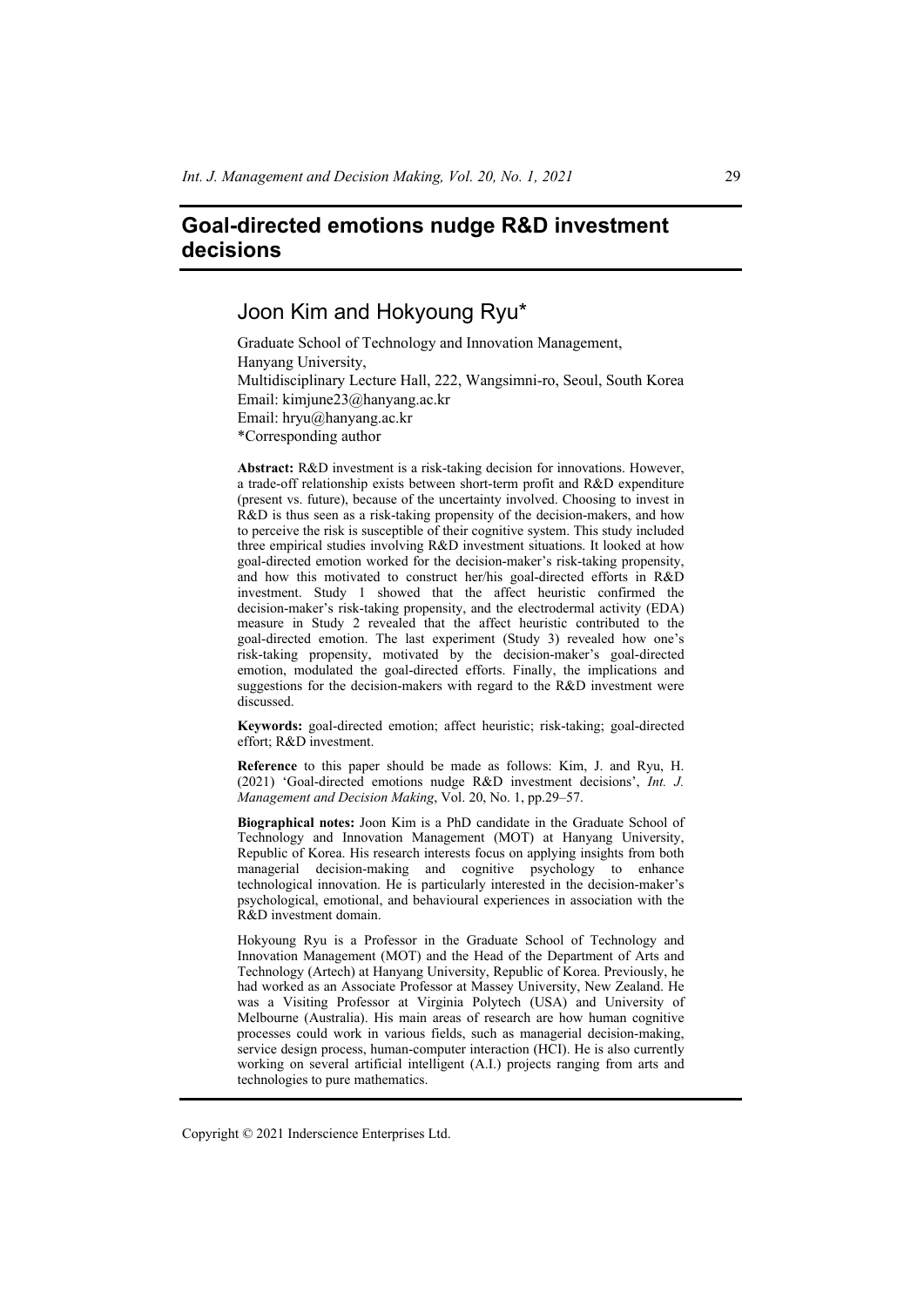## **1 Introduction**

R&D investment is considered a most challenging activity in corporate management (Schumpeter, 1942; Crépon et al., 1998; Hall, 2002). In particular, planning and allocating corporate monetary resources are the key decisions to be made. Many studies have proposed analytical techniques and methods to support such decision making [e.g., technology value assessment model (Luehrman, 1998)]. However, studies in behavioural economics have claimed that such rational decision making cannot be fully warranted (Simon, 1979). For instance, MacGregor et al. (2000) revealed that the decision-maker's imagination and emotional affect tended to be highly associated with allocation and planning, and Ganzach (2000) demonstrated that the investors overestimated their success when an option was perceived to be good and underestimated it when an option was perceived to be bad.

This to some extent irrational (or experientially triggered) decision might be associated with a different propensity for risk-taking toward investment options. Slovic et al. (2004) posited *affect heuristic* [i.e., *risk-as-feeling* (Finucane et al., 2000)] with regard to one's risk perception, and many studies have identified that this also influences the investments and financing of corporations (Baker et al., 2004; Van Kleef et al., 2009; Ezzi et al., 2016). In particular, Barker and Mueller (2002) claimed that a firm's R&D investment strategy tended to resemble the decision-maker's personal risk-taking attitudes (Malmendier et al., 2010) and volitions (Tang et al., 2012; Nambisan and Baron, 2013).

More specifically, Loewenstein and Lerner (2003) studied such experience-guarded risk perception in investing, and a series of similar research studies (Azouzi and Anis, 2012; Charles and Kasilingam, 2015; Lad and Tailor, 2016) confirmed that affect positively (or negatively) serves one's motivation to achieve long-term R&D goals. Bagozzi and Pieters (1998) supported this finding by revealing that *goal-directed emotion* affects how the decision-makers appeal or appease their myopic desires to the prospective outcomes. Higgins (1997) was also in line with this by explaining *promotional and preventive self-regulation*, which is a motivational way to approach (or avoid) a positively (or negatively) perceived future goal (i.e., *flight vs. fight*). However, due to the fact that it is not be tenable for being epistemically tested a direct financial investment, previous studies have been limited to collecting imaginative responses to several investment statements. Also, changing the initial investment plan is often occurred depending on the interim outcomes, but this adjustment process has not been fully addressed in previous studies. Turner et al. (1987) is also noted for this study, because there exists a collective interest in R&D investment (Van de Ven et al., 2007).

Still, R&D investment is mostly regarded to involve rational decision making on which emotional affect should not easily act, however, this study intends to reveal the role of affect with regard to the R&D investment (Abdel-Khalik, 2014; Billings et al., 2018). It looked at how goal-directed emotion worked for the decision-maker's risk-taking propensity, and how this emotional orientation motivated to construct her/his goal-directed efforts in R&D investment. The three empirical studies administered various investment information in different settings (prospective outcome, public investment and diet-workout), to determine if risk-taking propensity toward R&D investment could be differently formed depending on situations and contexts in which the reputable *affect heuristic* (Finucane et al., 2000; Slovic et al., 2004) would positively (or negatively) guard the effortful R&D investment decisions toward the long-term goals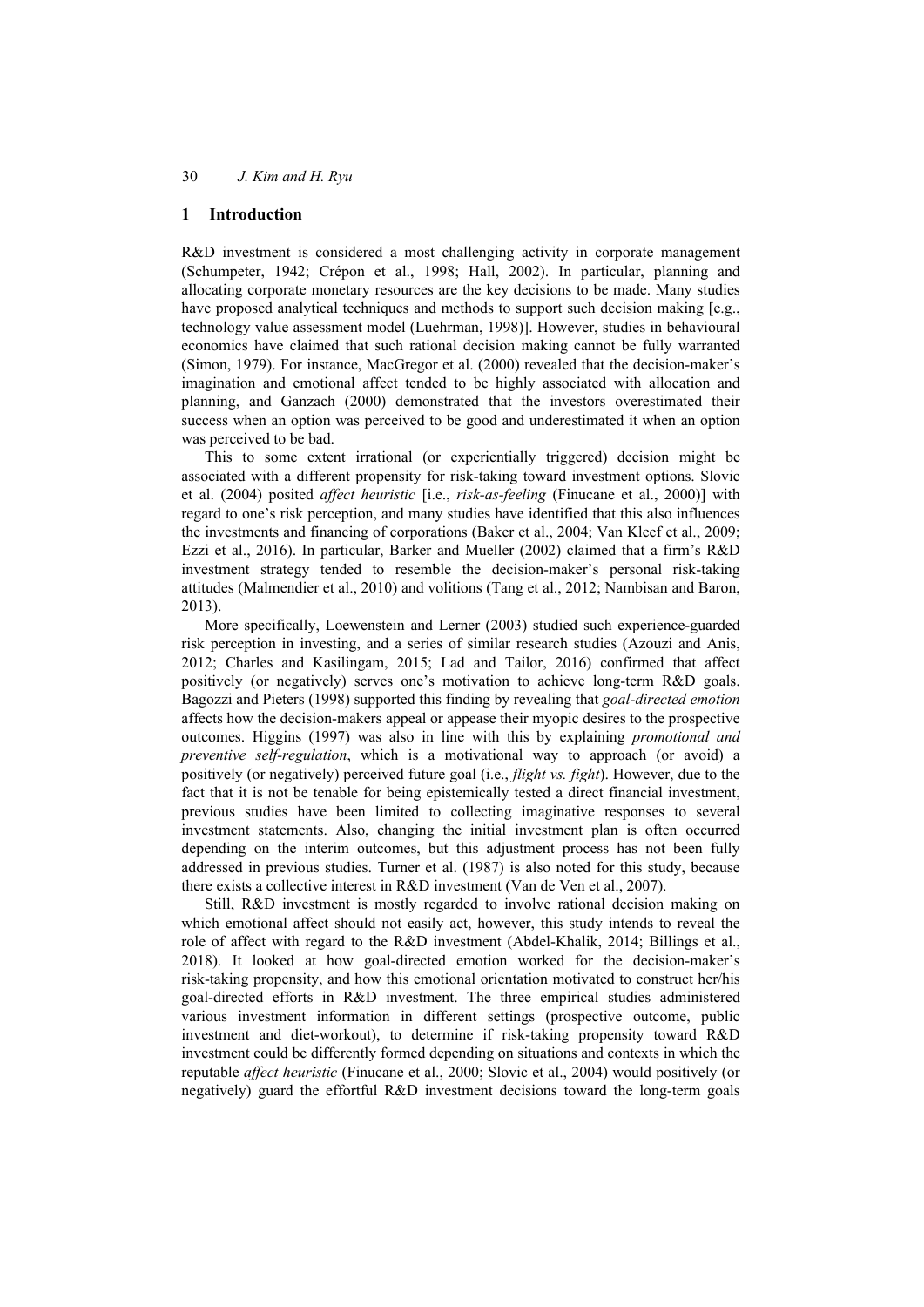[i.e., *affect as information* (Clore et al., 2001)]. This relationship would explain how a corporate decision on R&D could be endogenously construed by the exogenous factor, rational decision making would otherwise be purported. In Section 2, we review the literature on risk-taking attitude with regard to managerial decision making for R&D investment. Three empirical studies – two laboratory and one mock-field experiment – are described in Section 3, Section 4 and Section 5. The implications and suggestions for the decision-makers are discussed in Section 6 to secure a better R&D investment decision.

## **2 Background of the research design**

Risk perception is the conceived probability distribution of possible outcomes for particular alternatives, and risk-taking attitude is determined by the evaluation of the perceived risk over the expected value of possible outcomes (Highhouse and Yüce, 1996). Indeed, risk-taking attitude is generally affected by an *in-situ* risk propensity of situation or context (Nicholson et al., 2005), and how much a person is willing to take risks depends on how she or he subjectively perceives the risk probabilities of each alternative.

R&D investment is also an act of risk-taking (Wiseman and Gomez-Mejia, 1998) because of its high degree of uncertainty (Dixit et al., 1994) on the long-term horizon (Bange and De Bondt, 1998). Numerous scholars (Drucker, 1986; Porter, 1992; Marginson and McAulay, 2008) have claimed that decision-makers such as a firm CEOs are often asked to take risks while they are under the conflict of interest by short-term profitability against long-term goals, by which they often tend to sacrifice R&D investment (i.e., future uncertain risk) to chase relatively short-term profitability. This risk-averse attitude was confirmed again in a survey reporting that about 80% of the financial executives among 401 companies had at one point considered decreasing their R&D expenditure to increase their target profit (Graham et al., 2005). Moreover, Osma and Young (2009) found that, when the stakeholders signalled high risk and high return, the CEOs tended to first reduce R&D expenditure. Indeed, the risk perception of R&D investment dictates decision making on short-term profit, so when the risk perception is nudged, the decision-maker's risk-taking propensity (and of course, the act that follows) can be controlled.

When people evaluate and perceive a risk, they are influenced by *affect heuristic* (Finucane et al., 2000; Slovic et al., 2004). To account for this, Slovic et al. (2004) proposed dual modes of thinking: *experiential system* and *analytical system*, as shown in Table 1. The analytical system refers to the normative rational mindset that is an effortful, formal logic, slow, and conscious thinking process, while the experiential system is the intuitive cognition system that is effortless, mostly automatic, fast, and involves unconscious awareness.

In the experiential system, individuals are likely to perceive risks as an image of affect [i.e., *risk as feeling* (Loewenstein et al., 2001; Slovic et al., 2004)], rather than deliberatively evaluating the risks and relying on the rules of logic and evidence. In effect, this dual processing theory (Kahneman and Frederick, 2002) shows selective application of cognition in decision making wherever and whenever uncertainty is involved.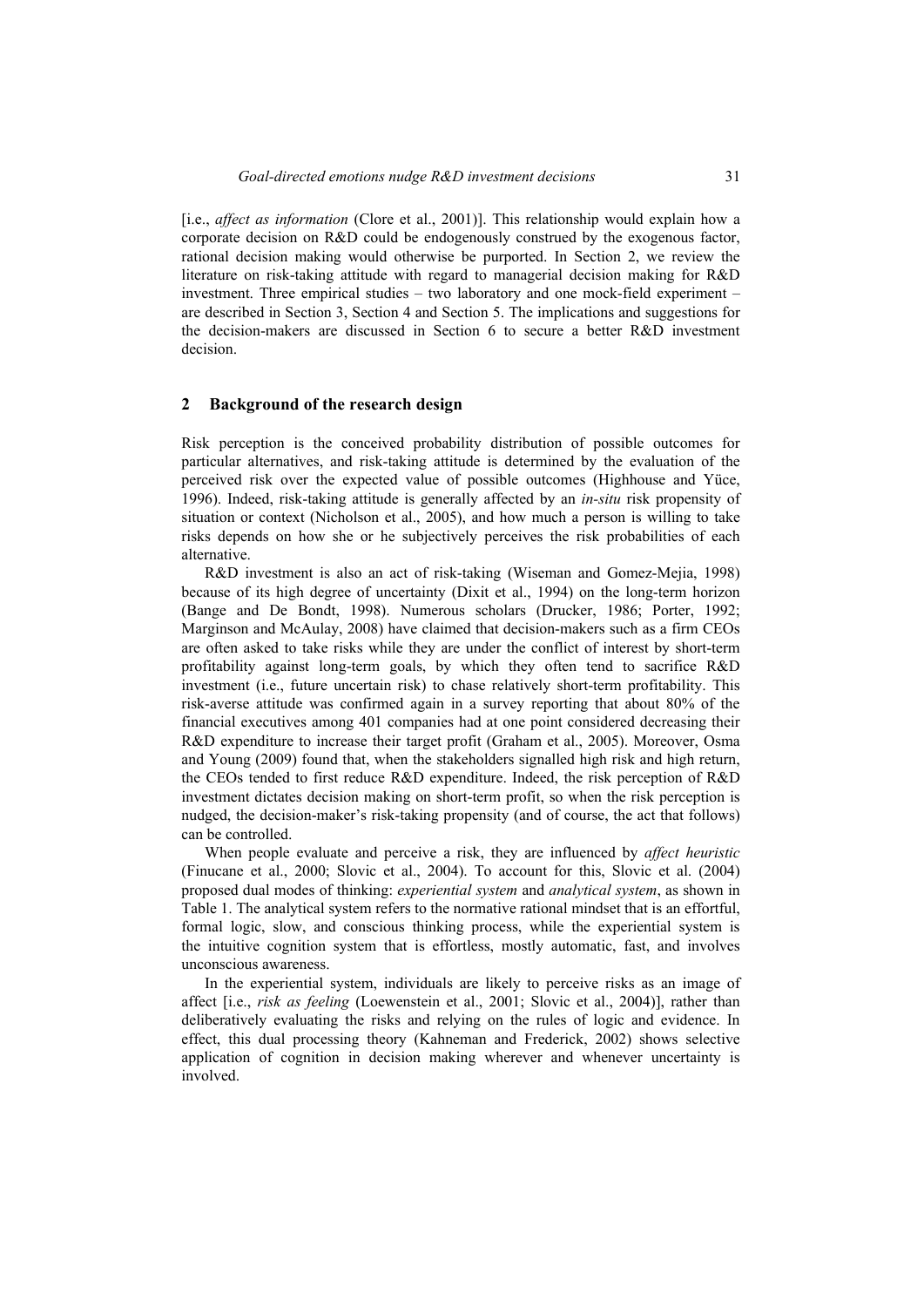## 32 *J. Kim and H. Ryu*

In particular, affect heuristic (Slovic et al., 2004) helps understand how a person perceives a risk in conjunction with the prospective benefits of the alternative (see Figure 1). Finucane et al. (2000) explained that emotional affect influences an individual's experiential thinking such as good/bad or nice/awful, and it then makes a difference in the evaluation of risk and benefit perception. Indeed, the stimulation that directs the affect serves as a cue (Clore et al., 2001) to activate one's memory on the risk perception process, and this could alter her or his risk-taking attitude when rating the probabilities of the alternatives.

| <i>Experiential system</i>                                        | Analytical system                                           |
|-------------------------------------------------------------------|-------------------------------------------------------------|
| • Holistic                                                        | • Analytic                                                  |
| • Affective: pleasure-pain oriented                               | • Logical: reason oriented                                  |
| • Associationistic connections                                    | • Logical connections                                       |
| • Behaviour mediated by 'vibes' from past<br>experiences          | • Behaviour mediated by conscious appraisal of<br>events    |
| • Encodes reality in concrete images,<br>metaphors and narratives | • Encodes reality in abstract symbols, words and<br>numbers |
| • More rapid processing: oriented toward<br>immediate action      | • Slower processing: oriented toward delayed<br>action      |
| • Self-evidently valid: 'experiencing is<br>believing'            | • Requires justification via logic and evidence             |
| <i>Source:</i> Adopted from Slovic et al. (2004)                  |                                                             |

**Figure 1** Model of affect heuristic



*Source:* Revised from Finucane et al. (2000)

By the same token, as an investment problem is given, decision-makers would face both perceived benefits and risks in conjunction with emotional affect. Slovic et al. (2004) explained that affect heuristic tended to intervene in such risk evaluation processes considering future financial outcomes (perceived benefit, e.g., revenues) against possibly failed resource allocation (perceived risk, e.g., sunk cost). Numerous studies (Grable and Roszkowski, 2008; Azouzi and Anis, 2012; Ezzi et al., 2016), for instance, confirmed that this emotional affect tends to influence the corporation's financial decision such as stock investment, realty purchase, or stock-option distribution.

Indeed, corporate financing activities in previous studies were confirmed to be highly associated with short-term decisions. Though R&D investment is an essential corporate financing activity, the long-term goals that it can achieve might perturbate one's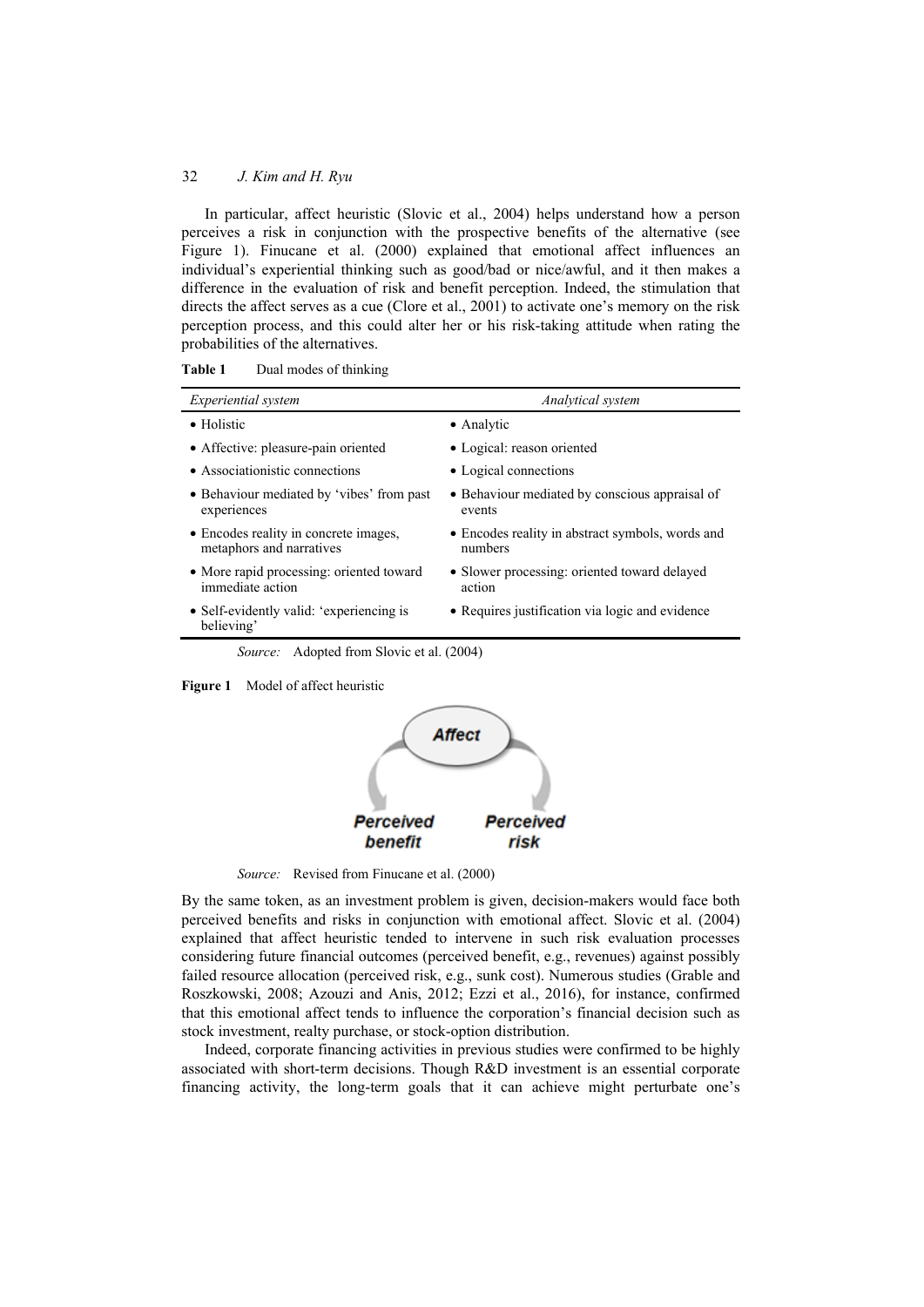emotional affect, by which the *long-term* perceived risk or benefit can also be changed. In particular, decision-maker's volition would be involved here (Tang et al., 2012; Nambisan and Baron, 2013). In this regard, Carver and Scheier (2000) revealed that goal-directed behaviours can be manipulated by the affect that serves as another type of information in the feedback loop [i.e., *affect as information* (Clore et al., 2001), see Figure 2].





In conjunction with Slovic's dual modes of thinking, the feedback loop explains that emotional affect could relay the perceived benefit and risk with the levels of a goal. This means that affect itself can work as the input and output in our cognitive system, and how to allow this propagation is associated with one's goal-directed efforts.

Bagozzi and Pieters (1998) had a similar stance by claiming *goal-directed emotion*, which means that one's anticipatory emotion elicited by the prospective benefit and risk motivates one's subjective goal-directed behaviours (Bagozzi et al., 2003; Schlösser et al., 2013). According to this claim, positive anticipatory emotion directs an individual to expand the current states to see the future benefit. Such goal-directed emotion then forgoes one's volitional process [i.e., motivation (Tang et al., 2012; Nambisan and Baron, 2013)] to manage the subjective risk-perception process. Finally, the positive or negative affect repeatedly works as feedback in the subsequent decisions. Indeed, such emotional affect (either positive or negative) seems to have the role of both *feedback* and *feedforward* (Thayer and Lane, 2000, see Figure 2) in one's risk-taking propensity to manipulate goal-directed behaviours (Carver and Scheier, 2000).

Higgins (1997, *regulatory focus theory*) otherwise saw goal-directed behaviours as a cognitive maintenance process. The study claimed that promotional and preventive feedback works positively and negatively in one's rational regulation process (i.e., self-regulation) to evaluate prospective benefits and risks. This deliberative risk-perception then manipulates the subjective thoughts, motivation, and behaviours towards a goal. Strathman et al. (1994) claimed that that this cognitive motivation, which controls myopic desires, would be strengthened when one's consideration is consulted to focus more on future consequences.

In effect, both the cognitive and emotional feedback loops seem to be critical in R&D investment, and central to this study is how affect can manage or be managed by the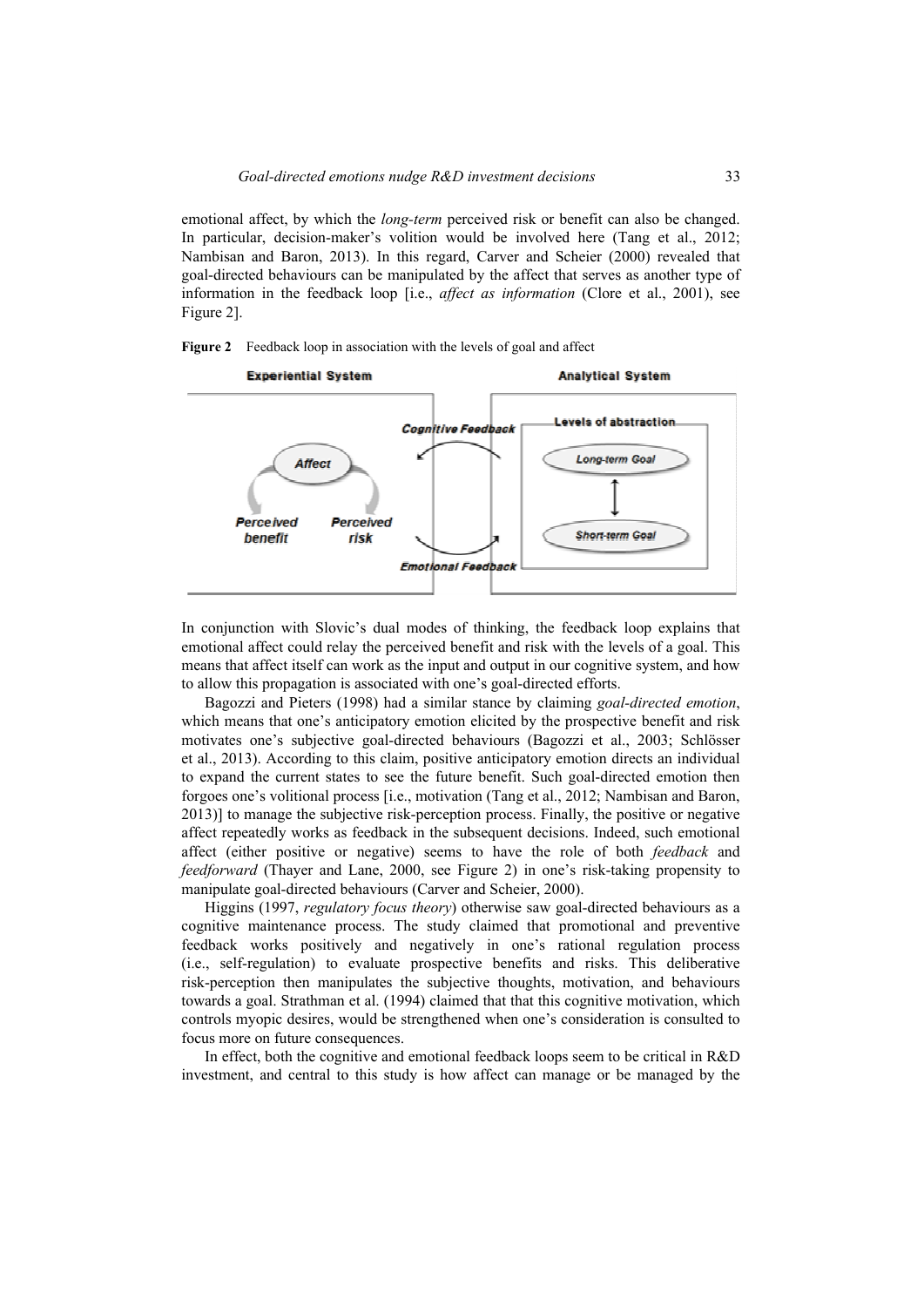feedback loops. A note in forming the goal-directed emotion is further needed here. Recently, unlike most business entrepreneurs, social entrepreneurs (Weerawardena and Mort, 2006) have started focusing on future issues (e.g., sustainable energy, food shortages and inequality), but founding and operating successful social businesses is difficult, as investors are much less willing to support risky ventures (Miller et al., 2012). Hsee and Weber (1997) posited that one's risk preference can be altered by the discrepancies of self and others' interests, which is in line with Turner et al.'s (1987) theory (*self-categorisation theory*) that distinguishes the self (e.g., 'I' and 'me') and collective interest (e.g., 'we' and 'us'). Also, Mandel (2003) claimed that risk-taking for others (i.e., collective interest) tends to be more regressive (i.e., risk-aversive) than that of self-interest. Loewenstein et al. (2001) observed that one's affect aroused from the prospective outcomes for other people was delayed rather than instantly provoked. Thus, collective risk-perception tends to be more conservative, while self-interest is more risk-seeking.

Considering this, corporate R&D investment seems to be made not only for individual purposes, but also for a collective purpose (Van de Ven et al., 2007). For instance, Faro and Rottenstreich (2006) demonstrated that the decision makers with more self-interest (e.g., firm founders) tend to choose more risky alternatives than those with more collective interest. Particularly, in a firm's R&D investment, Chrisman and Patel (2012) presented that a family business tends to show more risk-seeking than the agencies [e.g., employed CEO (Wiseman and Gomez-Mejia, 1998)] with a stronger volition formed by positive affect (Tang et al., 2012; Nambisan and Baron, 2013). Indeed, such discrepancy seems to be a prerequisite for analysing how the emotional affect (providing either cognitive or emotional feedback) in one's risk-taking propensity affects progress toward the long-term goal.

This study thus intends to empirically demonstrate how risk-taking propensity in terms of R&D investment can be modulated by affect in conjunction with one's volition toward long-term goals. There are two research questions:

- 1 how the psychological feedback loop, as shown in Figure 2, changes risk-taking attitude
- 2 how the levels of goals, as shown in Figure 2, change goal-directed emotions.

To address these questions, three empirical studies were examined. The first experiment intended to determine if positive (or negative) information manipulates one's emotional affect to make different R&D investments, and the second experiment aimed to demonstrate different goal-directed emotions. Based on these two experiments, the last experiment, a 'work-out and diet program' carried out in a private gym, mimicked decision making in R&D investment to show how one's risk-taking propensity motivated by his/her goal-directed efforts could be modulated by different goal-directed emotions.

# **3 Experiment 1: willingness-to-pay for R&D investment of cancer medicines**

This experiment was designed to mimic a fictitious R&D investment situation to see if and how affect changes one's propensity to engage in a particular R&D investment. Our study design considered that affect would be modulated by the prospective outcome of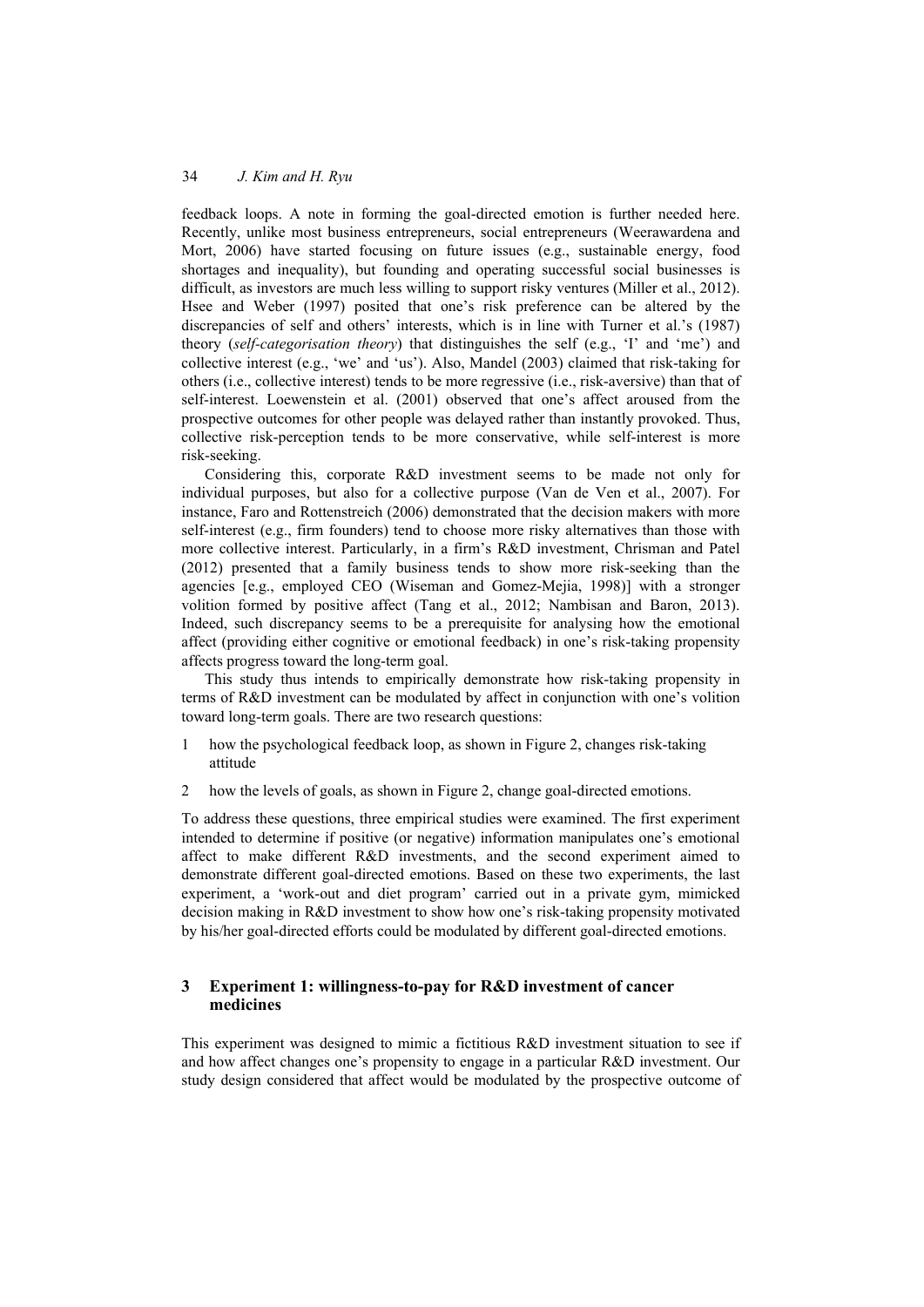the investment, and this was given in either a positive or negative way. Further, to cross-examine the effect of investment information, positive and negative information was quasi-experimentally alternated in this experiment. Hence, the primary purpose of the experiment was to see if positive (or negative) investment information (prospective outcome) would change one's propensity for risk-taking.

#### *3.1 Experimental design*

A total of 41 subjects (female  $= 22$ , mean age  $= 27.8$ ) was recruited for this study (see Table 2). They voluntarily participated and were given \$20 at most, depending on investment performance. All the participants were students from the Graduate School of Management at a university (*double blinded for review*).

|                    | Condition I | Condition II | Total      |
|--------------------|-------------|--------------|------------|
| Number             | 20          | 21           | 41         |
| Mean age $(s.d.)$  | 27.9 (5.64) | 27.8(3.33)   | 27.8(4.60) |
| Male<br><b>Sex</b> | 10          | Q            | 19         |

**Table 2** Subject information (Study 1)

The participants were asked to 'act' as the CEO of a fictitious pharmaceutical company that develops a cancer medicine for its R&D investment portfolio. During the ten decision making trials (see Figure 3), their R&D reservoir starts at 100 points (which was assumed to equal one million USD) at each trial, and they decide how many points (with a maximum of 100 points) they wanted to invest from the available fund at each trial. If an investment succeeded, they were paid back twice as much as they had invested; otherwise, they lost all the points invested. The failure or success outcomes of the investment decision were generated by a random function that reflected 50/50 risk perception. Note that, to avoid the *sunk cost fallacy* (Lichtenberg, 1992), at every trial, the available fund was reset to 100 points. The total experimental rewards were then the sum of all points obtained from the ten trials. The maximum of \$20 meant that the participant achieved all successes (100 point investment, two times return on investment, ten trials = 20,000 points). This experimental setting was deliberate to minimise the effect of the sunk cost fallacy, and at the same time, maximise the effects of the affect.

Each participant was randomly assigned to one of the two experimental conditions (Condition I and Condition II). Condition I presented the positive investment outcomes [see Table 3(a)]. That is, they were given the positive (or promising) impressions of their prospective investment decision, and then decided how much they wanted to invest (i.e., willingness-to-pay – WTP) in each of the first five trials. The next five trials conversely provided the negative images [see Table 3(b)] to see if their previous investment decisions would be adjusted accordingly. Condition II was the other way around, i.e., negative and then positive. The philosophy behind this A/B experimental design was grounded on Zillmann et al.'s (1999) study that one-sided photographs would bias one's risk perception. The order of the positive images presented in a half of the ten trials was randomised (the same for the negative images in the next five trials) in both Conditions I and II.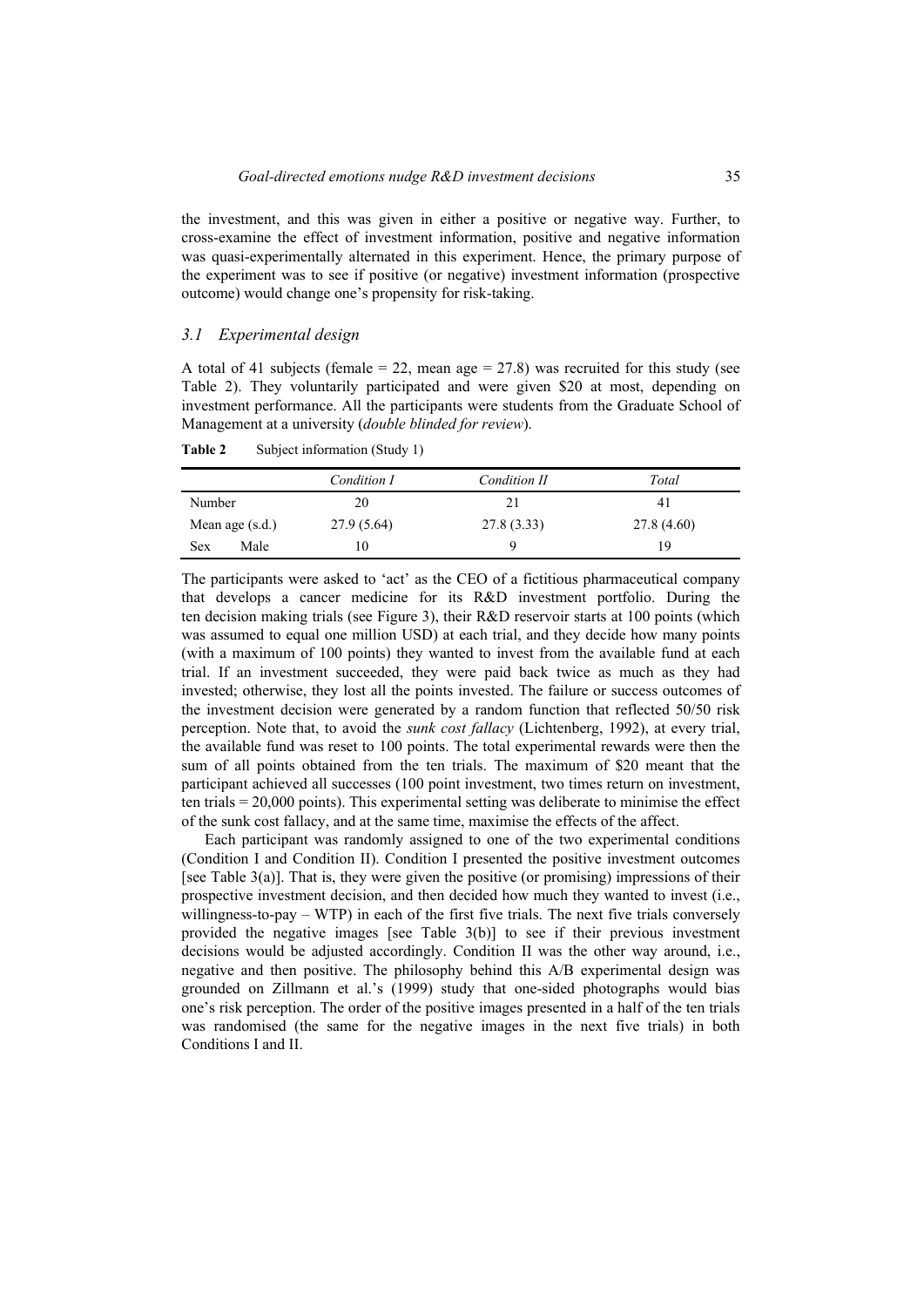| Trials              | T1   | T <sub>2</sub> | <b>T3</b>       | <b>T4</b> | <b>T5</b> | <b>T6</b> | Τ7   | <b>T8</b>       | T9   | <b>T10</b> |
|---------------------|------|----------------|-----------------|-----------|-----------|-----------|------|-----------------|------|------------|
| Available fund      | 100  | 100            | 100             | 100       | 100       | 100       | 100  | 100             | 100  | 100        |
| <b>Condition I</b>  |      |                | Positive Images |           |           |           |      | Negative Images |      |            |
| <b>Condition II</b> |      |                | Negative Images |           |           |           |      | Positive Images |      |            |
| <b>WTP Question</b> | WTP1 | WTP2           | WTP3            | WTP4      | WTP5      | WTP6      | WTP7 | WTP8            | WTP9 | WTP10      |

Figure 3 Experimental protocol (Study 1) (see online version for colours)

**Table 3(a)** Images for positive stimulation (see online version for colours)



**Table 3(b)** Images for negative stimulation (see online version for colours)



The images used in this study were selected by two independent researchers who were not involved in this study. A total 40 images were searched with the keywords ('cancer patient', 'cancer cure', 'investment success', 'investment failure'), and the images were reviewed by other ten people with the seven-points Likert scale [extremely negative (1) to extremely positive (7)]. It showed that the mean between positive and negative images were statistically distinguishable (independent *t*-test, negative  $= 2.43$ , positive  $= 5.48$ ,  $t = 24.19$ ,  $p < 0.01$ ), and the highly scored five from the positive and negative images were finally chosen for the experimental stimuli (negative  $= 1.73$ , positive  $= 5.90$ ,  $t = 25.90, p \le 0.01$ .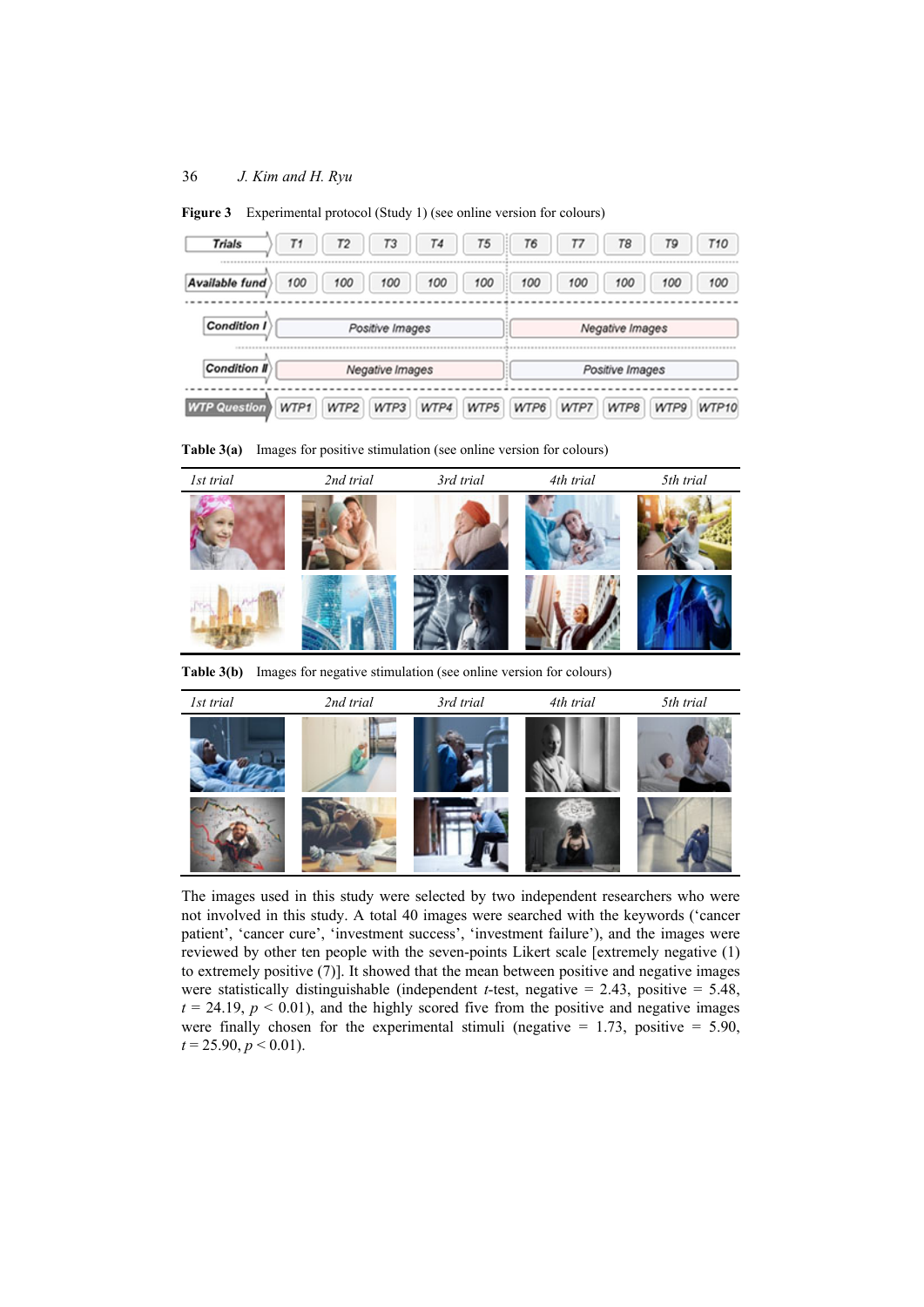The mean of WTP was statistically compared among the conditions to identify the effects of positive or negative information in risk-taking decisions using independent *t*-test.

## *3.2 Results*

Table 4 shows the mean WTPs in all ten trials. The overall mean WTPs (mean = 49.29) simply indicate that our participants had *extreme aversion* (Simonson and Tversky, 1992). However, they tended to invest more when faced with positive (or negative) outcomes (positive = 54.78, negative =  $43.80, t = 4.16, p < 0.01$ ).

| Information type     | Mean $(s.d.)$ | t-value                  | Sig.                     |
|----------------------|---------------|--------------------------|--------------------------|
| Positive information | 54.78 (27.20) | 4.16                     | $\leq$ . $(1)$           |
| Negative information | 43.80 (26.20) |                          |                          |
| Total                | 49.29 (27.23) | $\overline{\phantom{0}}$ | $\overline{\phantom{0}}$ |

**Table 4** Mean of WTPs by information type (independent *t*-test)

Note that at the sixth trial, the prospective outcome (i.e., the independent variable) was changed from positive to negative (and *vice versa*). Figure 4 shows how the propensity of the investment decision was changed. If there was no effect of the prospective outcome change at the 6th trial and afterward, the mean WTP of the 6th–10th trial should have been no different than those of the 1st–5th trials. Table 5 shows that Condition I had no significant difference between the positive and negative images ( $p =$  n.s.). However, in Condition II, the positive outcomes of the 6th trial and afterward evoked positive affect that might change the risk-taking attitude formed by the first five trials. An independent *t*-test confirmed this ( $t = 6.75$ ,  $p < 0.01$ ).



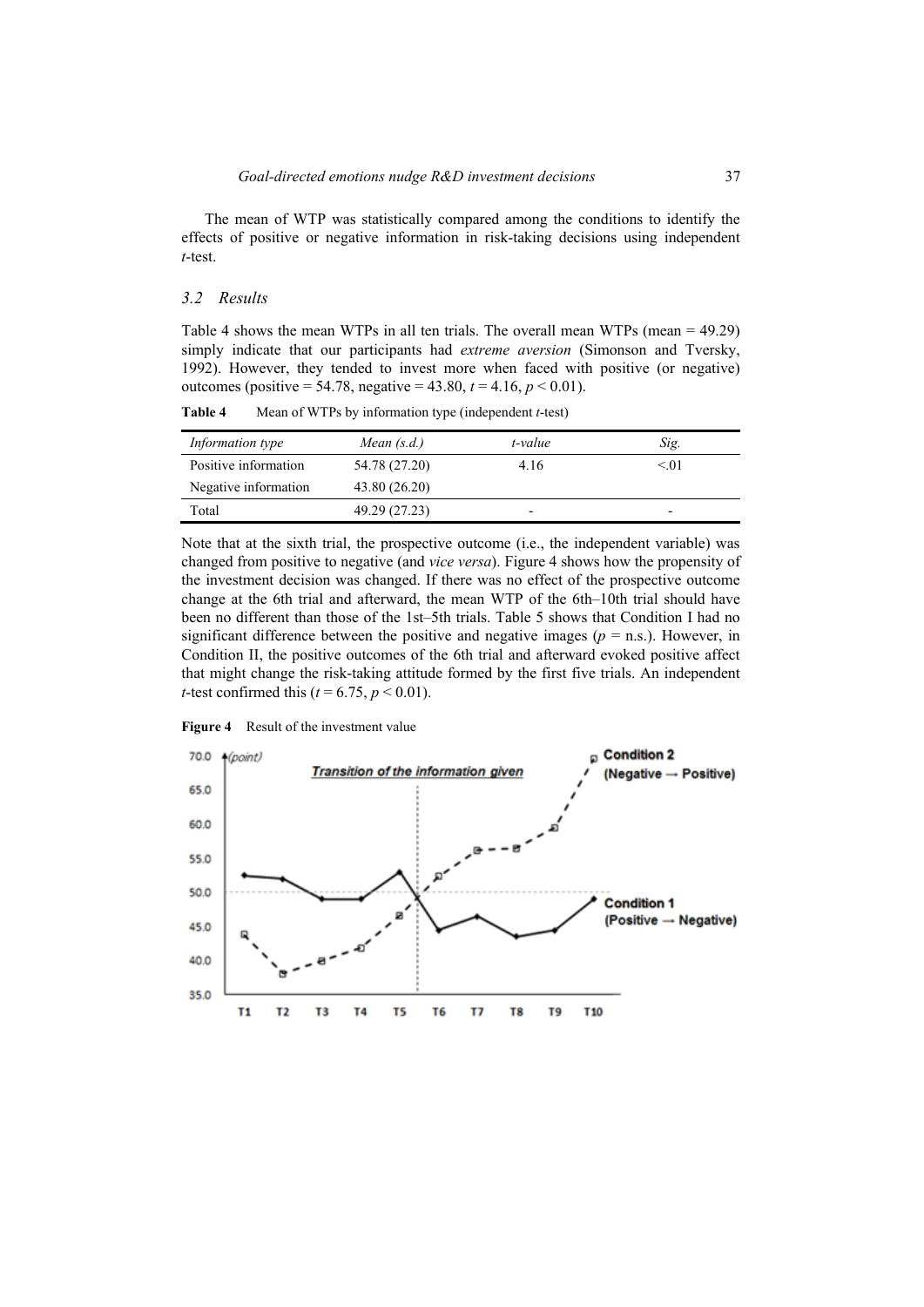| Classification |          | Mean $(s.d.)$       | t-value       |      |             |
|----------------|----------|---------------------|---------------|------|-------------|
| Condition      |          | <b>Stimulation</b>  |               |      | Sig.        |
|                | Positive | $(1st-5th trials)$  | 51.10 (27.34) | 1.35 | n.S.        |
|                | Negative | $(6th-10th$ trials) | 45.60 (30.03) |      |             |
| Н              | Negative | $(1st-5th trials)$  | 42.70 (20.14) | 6.75 | ${}_{0.01}$ |
|                | Positive | $(6th-10th$ trials) | 58.81 (25.45) |      |             |

**Table 5** WTP results (independent *t*-test)

# *3.3 Conclusions and discussion*

This study simply repeated the effect of affect heuristic triggered by the prospective outcomes. Hence, the mean WTPs throughout the experiment were around half of the available investment funds (i.e., *extreme aversion*); however, but when positive information overtook negative information (i.e.,  $42.70 \rightarrow 58.81$  in Condition II), participant propensity for risk-taking might have been influenced. For example, Figure 5 is the WTP of a subject in Condition II. When the negative information was given in the first five trials (1st–5th), her WTP did not exceed 50 points even though she won three among five trials. However, when a positive stimulus was provided in the sixth trial, her WTP was equal to or greater than half of the available funds even though she lost five times in a row. However, this trend was not repeated in Condition I (positive  $\rightarrow$  negative), where participant' investment was consistent at around half of the available fund. Loewenstein (2000) explained that this *hot-cold empathy gap* does not fully grasp how subject behaviours and preferences are being driven by their current state, so they think the current state will persist for a long period of time.

**Figure 5** WTP result for one subject (Condition II: negative-positive) (see online version for colours)

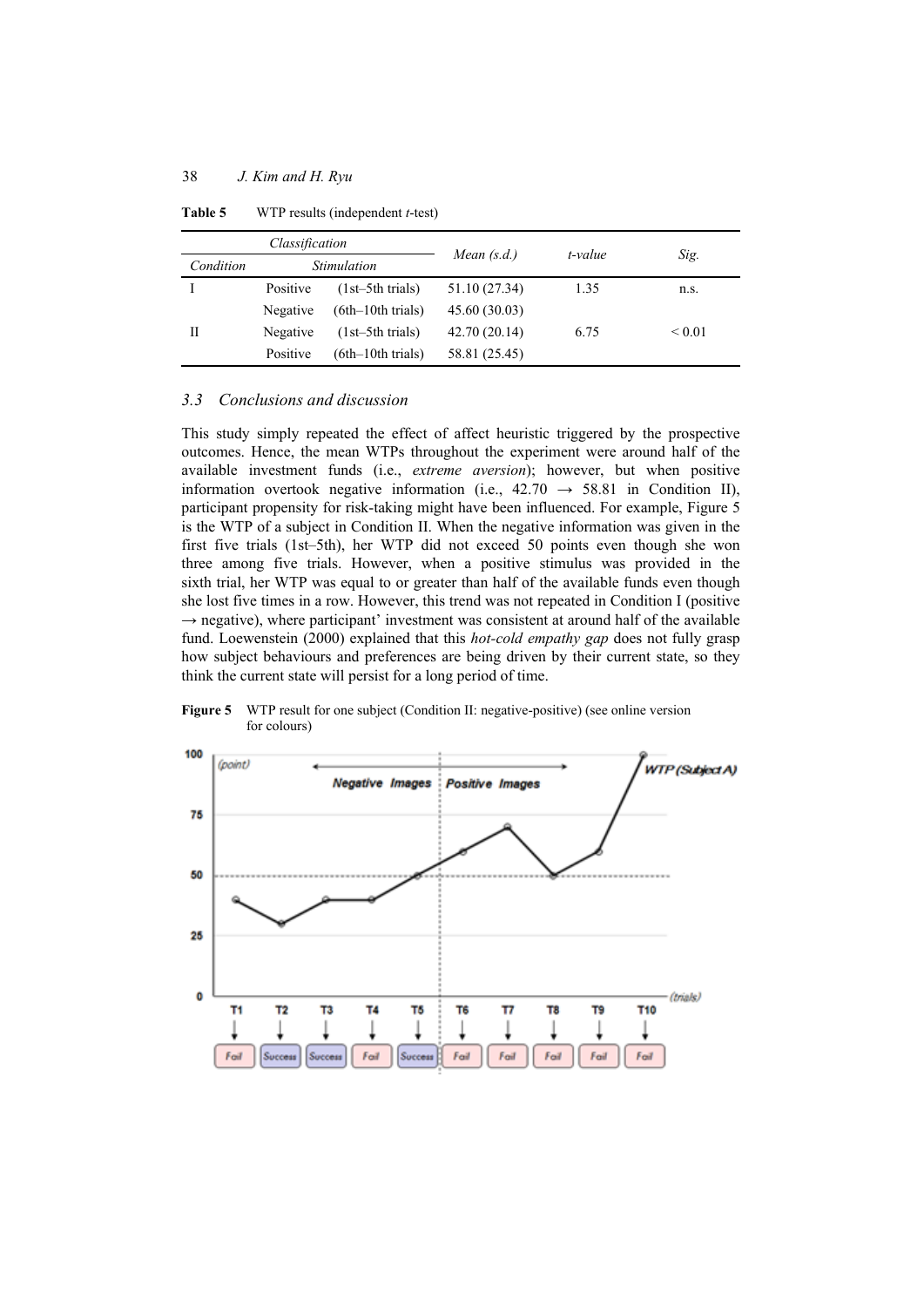Although this experiment partially demonstrated the WTP gap due to the positive affect (Fredrickson, 2001) formed by the prospective outcomes, several limitations should be avoided in the following experiment. First, the visual stimuli [i.e., positive (or negative) images for the prospective outcomes] might not be highly conducive to the WTP decisions, by which the experimental apparatus would have forced the participants to focus on the investment performance due to the reward money. To avoid this, the next experiment was not subject to participant investment outcomes. Second, in accordance with the first limitation, the positive (or negative) emotional state of our participants was assumed to be evoked by positive (or negative) pictures or their perceptual imagery (Thomas, 2006). The following experiment considered more realistic information to evoke solid emotional responses (e.g., virtual reality – VR). Also, instead of WTP, we employed a physiological measure of emotional affect in the next experiment. Finally, decision making in R&D investment can have a dual meaning, which have been claimed that entrepreneurs and agencies (e.g., employed CEO) seemed to treat R&D investment decision making differently (Wiseman and Gomez-Mejia, 1998; Van de Ven et al., 2007). This issue should be also addressed in the following experiment.

#### **4 Experiment 2: WTP in private/public investment**

The previous study presented empirical evidence that positive (or negative) emotional information could facilitate (or demotivate) one's monetary resource allocating decision when the affect heuristic works in one's risk-taking propensity. However, different intentions [i.e., self and collective interest (Turner et al., 1987)] are engaged when evaluating the risks with regard to positive or negative future outcomes. In examining this, the different goal-directed emotions are essential, as briefly discussed in Section 2. Hsee and Weber (1997), in this regard, claimed that one's risk perception would be affected by possible gains and losses differently provoked by the individual or collective stances. A note of Loewenstein et al. (2001) is needed here. They claimed that risk perception from someone else's perspective is more analytical rather than emotional. An important point to examine in this experiment is thus that such an effect might also occur in R&D investment.

In addition, to facilitate more *in-situ* decision making, we employed the VR technology to evoke greater affect (Bateman et al., 2009; Innocenti, 2017), and the house-fund investment situation was considered in this experiment. Here, goal-directed emotion was associated with goal level – personal vs. public. The former was used for individual interest, and the latter for collective interest. Our primary concern was to determine if goal-directed emotion would differently influence one's decision making based on goal level.

### *4.1 Experimental design*

A total 62 subjects (female  $= 33$ , mean age  $= 28.52$ ) was recruited for the experiment (see Table 6). Subjects, who were students at the Graduate School of Management at a university (*double blinded for review*), voluntarily participated and were given \$10 as a reward. The subjects were randomly allocated into the following two conditions, then.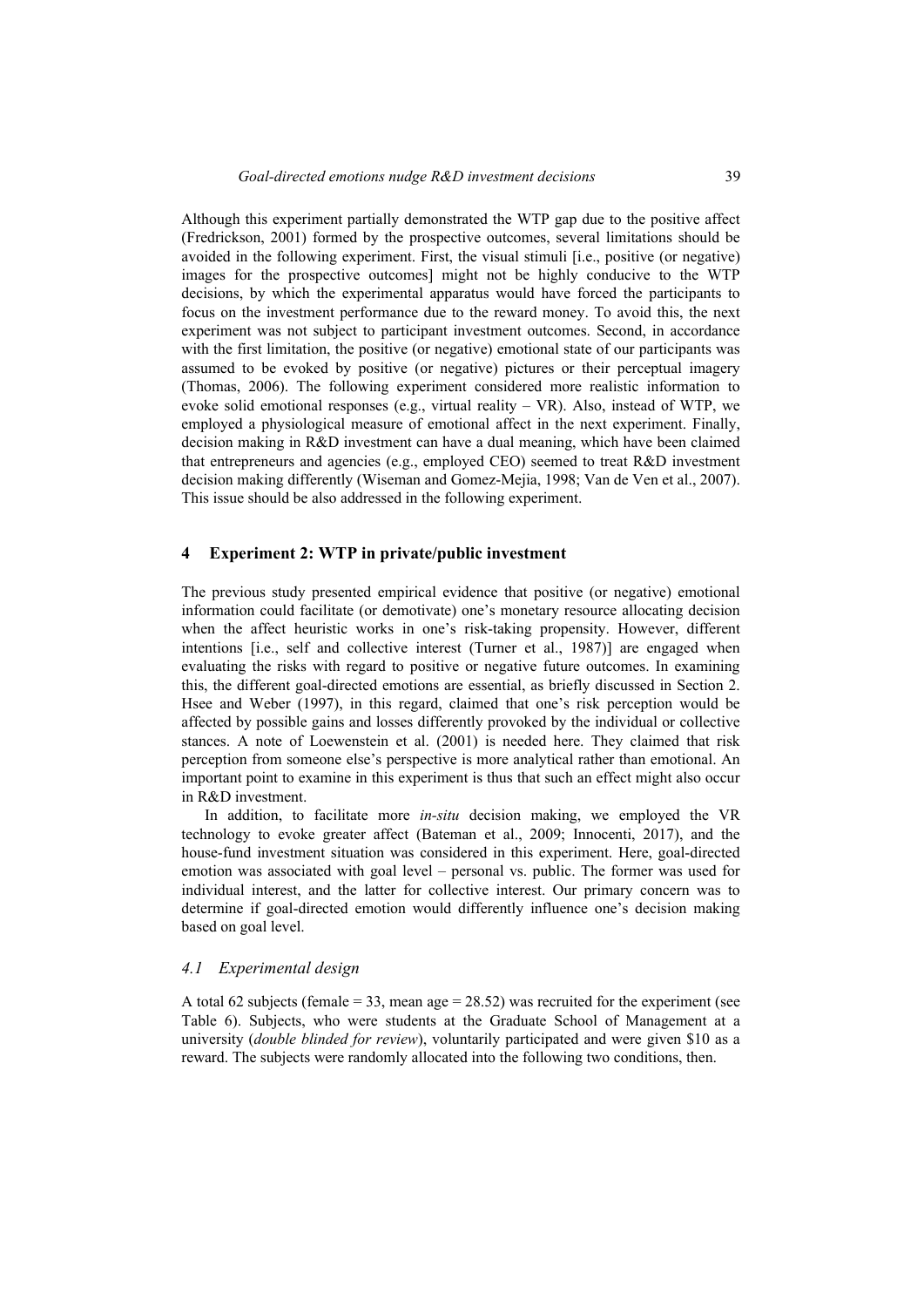|              |        | Group 1 (private investment) | Group 2 (public investment) | Total        |
|--------------|--------|------------------------------|-----------------------------|--------------|
| N            |        |                              | 31                          | 62           |
| Age $(s.d.)$ |        | 28.55 (4.45)                 | 28.48 (7.09)                | 28.52 (5.87) |
| Sex          | Male   |                              | 12                          | 29           |
|              | Female | 14                           | 19                          | 33           |

Table 6 Subject information (Study 2)

| Information types (see online version for colours) | Table 7 |  |  |  |  |  |
|----------------------------------------------------|---------|--|--|--|--|--|
|----------------------------------------------------|---------|--|--|--|--|--|

|                | Provided materials                              |
|----------------|-------------------------------------------------|
| Text only      | · Sales option: purchase                        |
|                | • Direction: south-east                         |
|                | • Size: $62.81 \text{ m}^2$                     |
|                | $\bullet$ Rooms: living room + 2 bedrooms       |
|                | $\bullet$ Floor: 3rd                            |
|                | • Station area: 7 minutes from a subway station |
| $Text + image$ | Text only $+$ the following images              |
|                |                                                 |
| $Text + VR$    | Text only + the following VR                    |
|                |                                                 |

Note: VR content was established using the CupixTM platform (http://www.cupix.com) and projected by Oculus-Rift.

The experiment was designed to a 2 (investment types, private vs. public, between-variable)  $\times$  3 (information types, text-only vs. text with image vs. text with VR, within-variable) format. The investment types figuratively resembled the self and collective interests, by which the principal goal of the collective-interest is more associated with connectedness and interdependence with others than former (Turner et al., 1987; Loewenstein et al., 2001; Mandel, 2003). Thus, the investment options were given as the *MyHome Fund* [which is *a monthly investment for five years to purchase a house where I will live* (Group1)] and the *Public-House Fund* [which is *a monthly*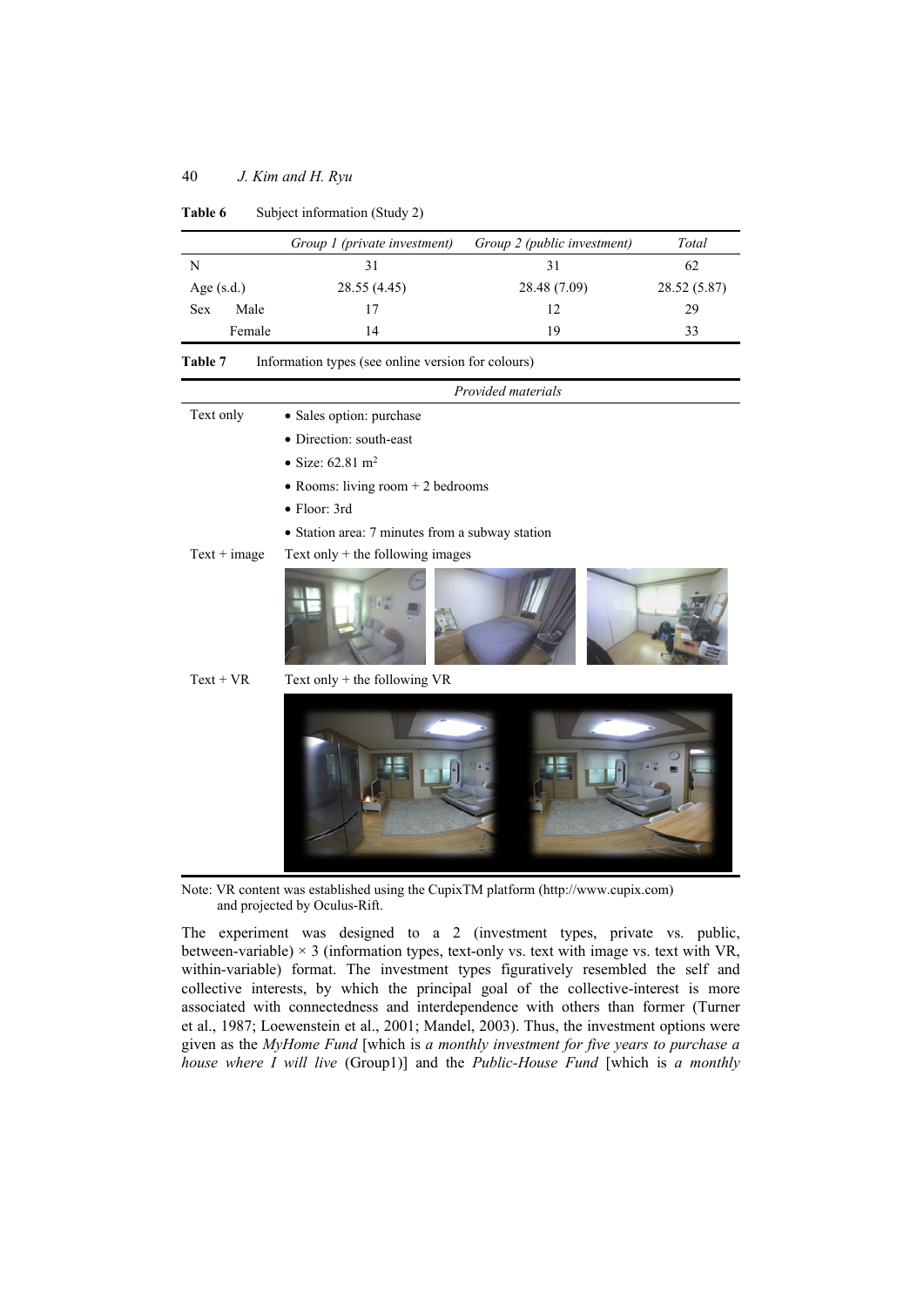*investment for five years to use in construction of a public-house where the others will live in social purposes* (Group2)].

Based on Bateman et al. (2009), three information types were employed in this study – *text only*, *text plus images*, and *text plus VR* (see Table 7). The Latin square design (LSD) (Dénes and Keedwell, 1991) was administered to eliminate order effects.

All participants were guided to spend up to 1,000 USD/month for investment; while doing this, we also collected electrodermal activity (EDA) to see how a particular piece of information made one's different arousal toward positive (or negative) affect. The recorded WTP and EDA were analysed by an independent *t*-test and split-plot ANOVA (SPANOVA).

#### *4.2 Results*

Table 8 shows the mean WTP by group. The mean WTP in private investment (mean = 50.29) was significantly higher than that in the other investment plan (mean =  $31.99$ ,  $t = 5.38$ ,  $p < 0.01$ ). As for information type, VR resulted in higher investments (i.e., higher WTP) in both private and public, which was confirmed through SPANOVA analysis  $[F(1.95, 117.24) = 44.59, p < 0.01]$  and did not reveal any interaction effects. It seems that VR stimulation increased subjective risk-taking propensity to produce greater WTP in both groups.

| Table 8 |  | WTP results (independent $t$ -test) |
|---------|--|-------------------------------------|
|---------|--|-------------------------------------|

| Stimulation    |                 | Mean $(s.d.)$   | t-value |             |
|----------------|-----------------|-----------------|---------|-------------|
|                | Group 1         | Group 2         |         | Sig.        |
| Text only      | 430.65 (262.26) | 228.06 (164.37) | 3.64    | ${}_{0.01}$ |
| $Text + image$ | 464.52 (234.95) | 292.90 (183.38) | 3.21    | ${}_{0.01}$ |
| $Text + VR$    | 613.55 (245.20) | 438.71 (204.07) | 3.05    | ${}_{0.01}$ |
| Total          | 502.09 (257.71) | 319.89 (202.97) | 5.38    | ${}_{0.01}$ |

Figure 6 EDA result (unit: kOhms)



Note: \*The EDA was calculated by comparing the participant's stimulated value with the stable states.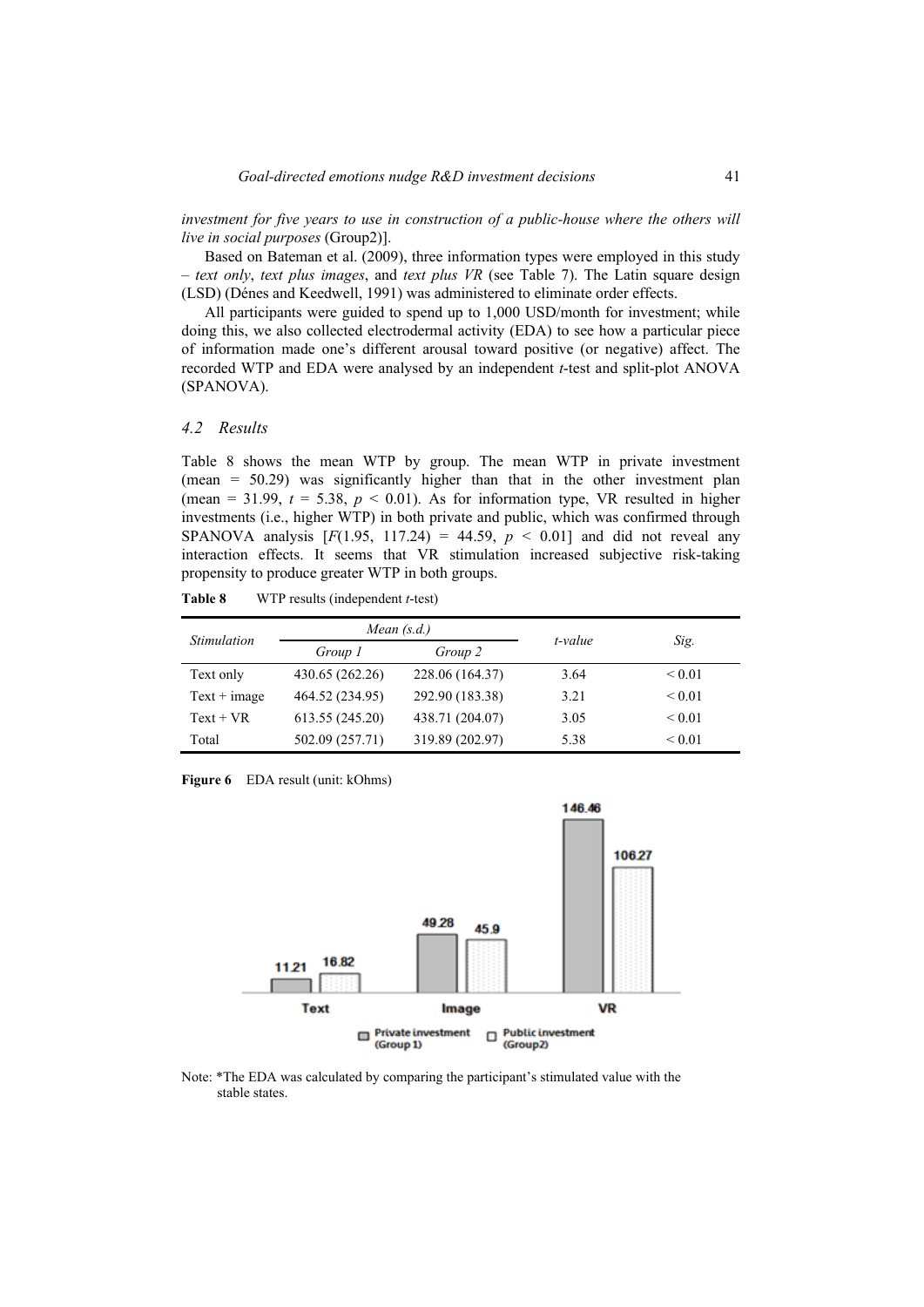Figure 6 shows the EDA result by the types of information presented. The SPANOVA results, in general, showed that our participants were more aroused as more visualised formats of stimuli were given [F(1.71, 192.43) = 1,230.25, *p* < 0.01]. In particular, in the VR format (i.e., when they showed highest affect), the private investment group scored a higher EDA than the others (independent *t*-test, private investment  $= 146.46$ , public investment =  $106.27$ ,  $t = 9.01$ ,  $p < 0.01$ ). This implies that goal-directed emotions seem interact with one's risk-taking decisions (Slovic et al., 2004), by which such affect would be less influenced when more public interest was engaged. That said, goal-directed emotions would manipulate one's decisions to differently perceive the risks (i.e., WTP decisions) in association with the different intentions [i.e., self and collective interest (Turner et al., 1987)].

# *4.3 Conclusions and discussion*

This study provided evidence of risk-taking propensity aligned with self and collective interest. The self-interest group (Group 1) invested more than the other group (Group 2); however, the latter was less influenced by the instant emotional affect, which implies that they tended to employ a more analytic system to evaluate the risk of investment.

As shown in Figure 7, this can be seen as the emotional affect in one's cognitive appraisal process (Scherer et al., 2001) to the prospective investment outcomes. Our results are to some extent at odds with Loewenstein et al. (2001), which revealed that individuals perceived risks by integrating affective and cognitive appraisals, although the former would have a stronger influence over the latter. Also, our results are not consistent with Slovic et al. (2004), who claimed that individuals were likely to perceive risks based on the instant affect, even when factual information was simultaneously provided. Indeed, goal-directed emotion formed by emotional feedback seemed to serve subjective risk perception, encouraging subjects to take more risks in individual decision making, while the collective risk-taking propensity might be less affected by the intervention of cognitive appraisal.



**Figure 7** Feedback loop in association with goal-directed emotion

This study provides evidence for affective risk-taking propensity based on goal-directed emotion; however, some limitations should be taken into consideration. First, the experimental apparatus could not clearly dictate the differences between private and public investment situation. Though the two experimental situations were not able to clear-cut the two investment options, it was regarded that the options considered in the study would make a different propensity to one's risk-taking behaviour. Second, one of the key characteristics in R&D investment should be consideration in the long-term time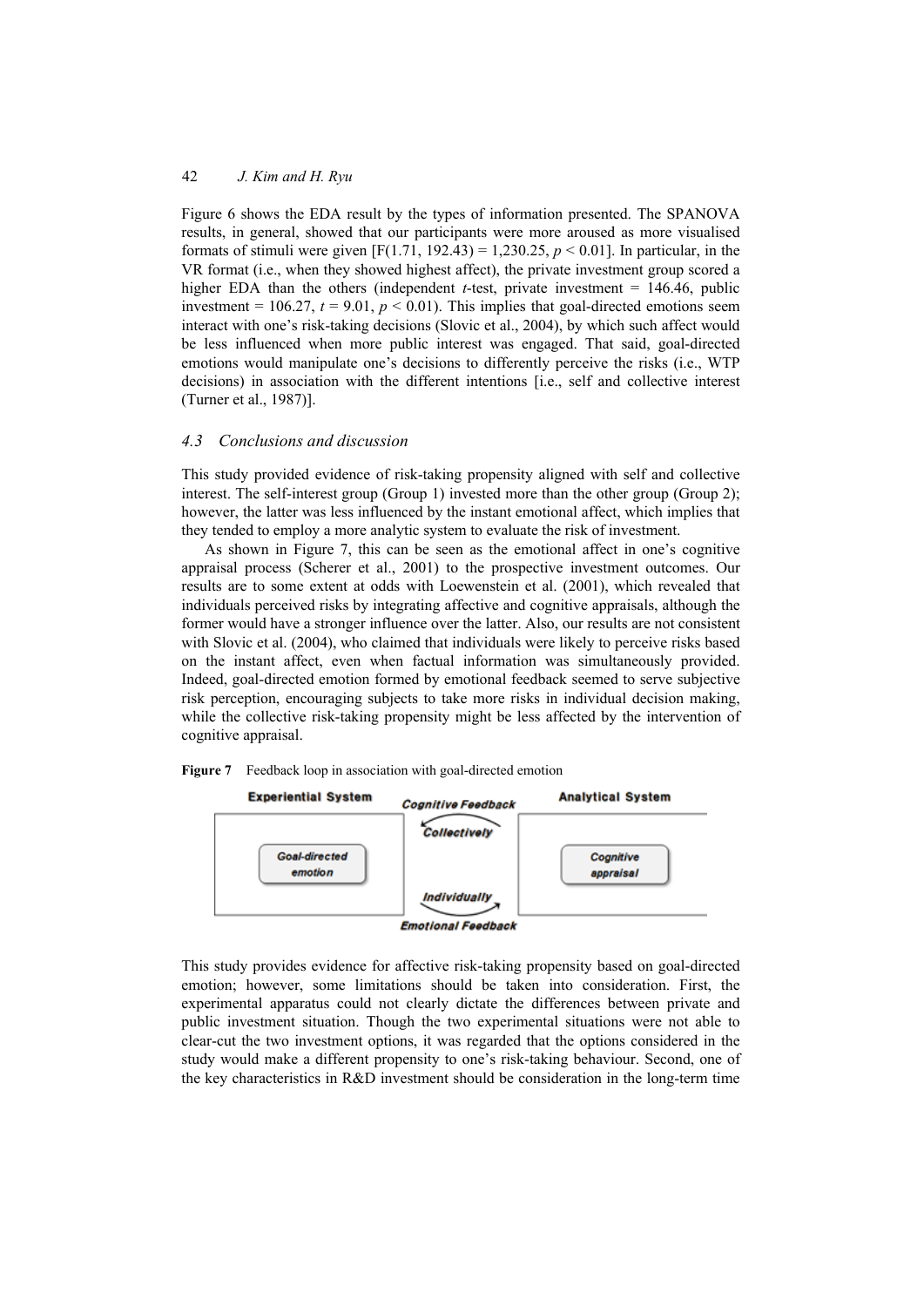horizon (Bange and De Bondt, 1998), hence, Experiments 1 and 2 in this study would not be appropriate to determine how R&D investment decisions would be affected by the information (or prospective outcomes) provided. Third, the unrealistic risk probability for possible outcomes (50/50 success rate in Experiment 1 and absence of probability in Experiment 2) could not sufficiently reflect the realistic uncertainty of R&D investment (Dixit et al., 1994). Further, decision making in the previous experiments was more imaginary than putting actual efforts to reach to prospective outcomes. In the next field experiment, we considered a 'workout and diet program' carried out to mimic realistic decision making in R&D investment. This would be able to answer how one's risk-taking propensity motivated by his/her goal-directed efforts could modulate the different goal-directed emotions.

# **5 Experiment 3: willingness-to-exert-effort in a diet and workout program1**

The previous experiments revealed that the emotional affect associated with prospective end-outcomes could alter one's decision making propensity; however, the experimental setting and task were too limited to compare them with general R&D investment situations. According to a process model of emotion regulation (Gross, 2002), emotion may be regulated by the emotion generative process:

- a selection of the situation
- b modification of the situation
- c deployment of attention
- d change of cognitions
- e modulation of responses, which the previous studies only addressed the last three processes.

This experiment thus comprised a longitudinal decision making situation to see how one's risk-taking propensity would be mitigated by the positive (or negative) emotion arising from selection and modification of the situation by prospective positive (or negative) end-outcomes, which lead to different goal-directed emotions. The longitudinal perspective in this experiment is also interesting because emotion often acts on a shorter-term basis (Slovic et al., 2004), while R&D investment decision should be touted as more analytical over a longer-term. That is, even though one's emotion is highly associated with risk propensity, however, in the long-run, it might be less influential (Lerner et al., 2015), in which this study attempts to identify how these two operate in tandem in a more realistic context. Further, this field experiment is also considered the subjective efforts to obtain prospective outcomes (Bagozzi et al., 2003), so this would support perseverant decision making for realistically mimicking R&D investment.

In this experiment, we saw similar and comparable features between the diet-workout situation and R&D investment (see Table 9). To lead to both successful weight loss and investment outcomes, the positive features should appeal to the decision-maker, appeasing the negative features. Hence, prominent is that the long-term goal (i.e., successful weight loss or successful investment outcomes) be well aligned to suppress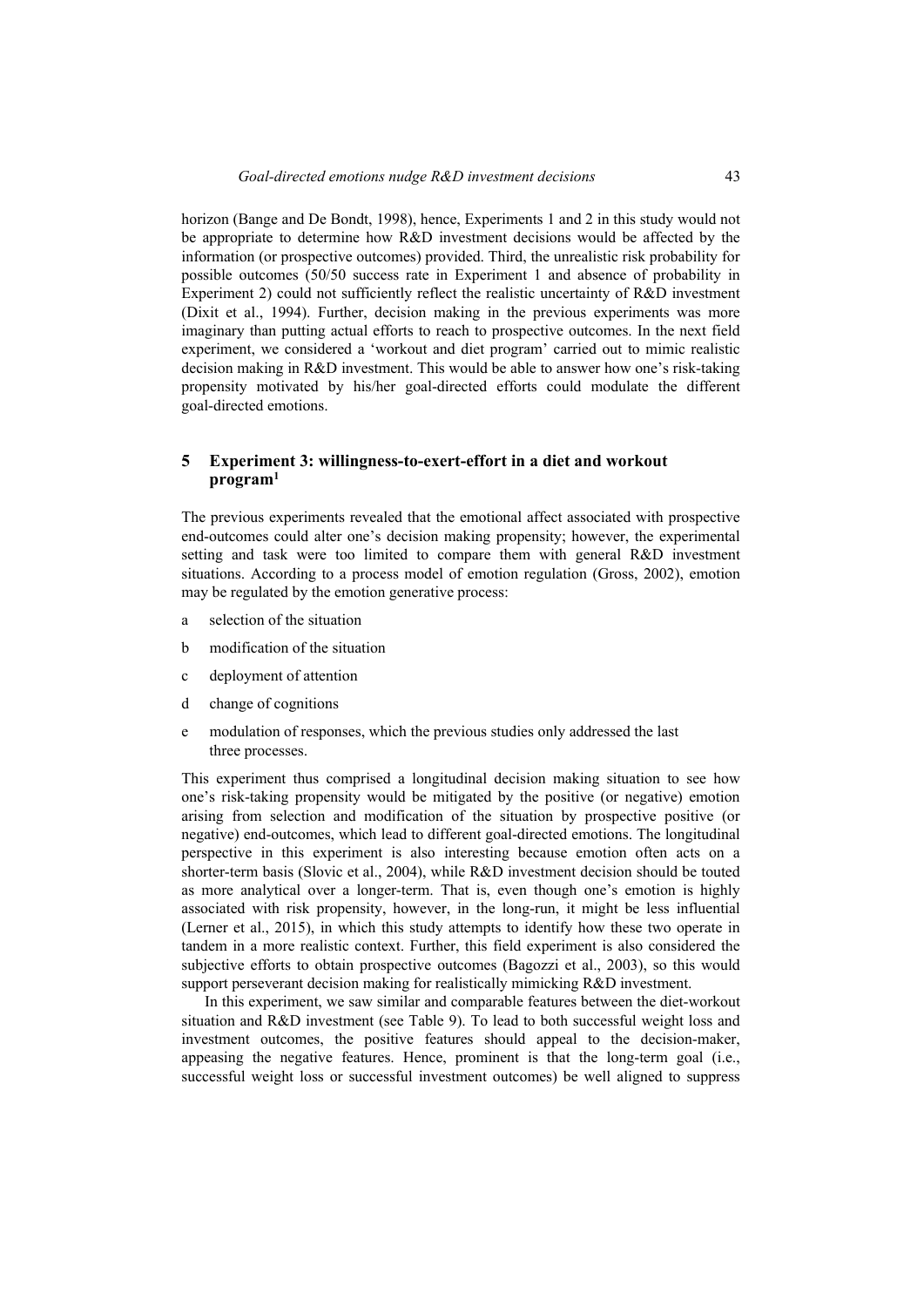short-term temptation, so the decision-maker can take risks for prospective long-term outcomes.

|                                         | R&D investment                         | Diet-exercise                                                        |
|-----------------------------------------|----------------------------------------|----------------------------------------------------------------------|
| Positive                                | • High sustainability                  | • Healthy life span                                                  |
| features to<br>trigger<br>investment    | $\bullet$ Long-term revenue            | • High quality of life (e.g., physical<br>strength, good body shape) |
|                                         | • Improved business model              | • Improved daily activity                                            |
|                                         | • Reputation                           | • Self-image as an active person                                     |
|                                         | • Unexpected new opportunities         | • Positive side effect ( <i>i.e.</i> , mental health)                |
|                                         | • Sense of achievement                 | • Sense of accomplishment                                            |
| Negative                                | • Uncertain of investment outcomes     | • Uncertain of diet success                                          |
| features to<br>hinder the<br>investment | • Heavy commitment for new<br>business | • Physical efforts for exercise                                      |
|                                         | • Counter by short-term profitability  | • Temptation to food (short-term benefit)                            |
|                                         | • Time-consuming                       | • Delayed achievement of final goal                                  |
|                                         | • Consistent effort to success         | • Will-power weans over time                                         |
|                                         | • Initial financial investment is huge | • Initial resolution is hard                                         |

**Table 9** Common characteristics between R&D investment and a diet-exercise situation

Previous studies on decision making have seen the same line of thought. Strathman et al. (1994), for instance, revealed that promotional motivation to attain prospective outcomes (e.g., the image of a healthy life span) could improve one's intention to be healthy by provoking a more positive affect. This approach was confirmed in a fictitious investment situation (Howlett et al., 2008). Similarly, Sengupta and Zhou (2007) demonstrated that diet choice is comparable to investment choice, where both temptation to either eat unhealthy food or focus on return of investment (ROI) can promote one's affect to take more risks. In particular, Segar et al. (2011) noted that one's willingness-to-exert-effort (WTE) toward a long-term goal was higher when an emotion-laden motivation (e.g., imagine your good body shape) was given than with neutral ones (e.g., workout 5 days/week), which was similarly confirmed in the financial investment domain (Zhou and Pham, 2004). Indeed, given a situation, a motivation to change the situation by focusing on how to achieve the prospective outcomes seems to determine one's risk-taking propensity, and the emotion associated with the efforts needed has been studied less in this regard.

Our diet-workout experiment was thus designed to project how goal-directed emotions would influence decision making in a weight loss program, underlying cognition regarding interpretation of the situation to modulate the following response (Gross, 2002). In this regard, the physical effort to alter the current situation in the diet-exercise experiment is tenable to examine the mental effort of an investment decision (Hossain and Yang, 2019). The primary aim of this experiment is to demonstrate how one's risk-taking propensity would be differently grounded by the affect associated with one's goal-directed efforts.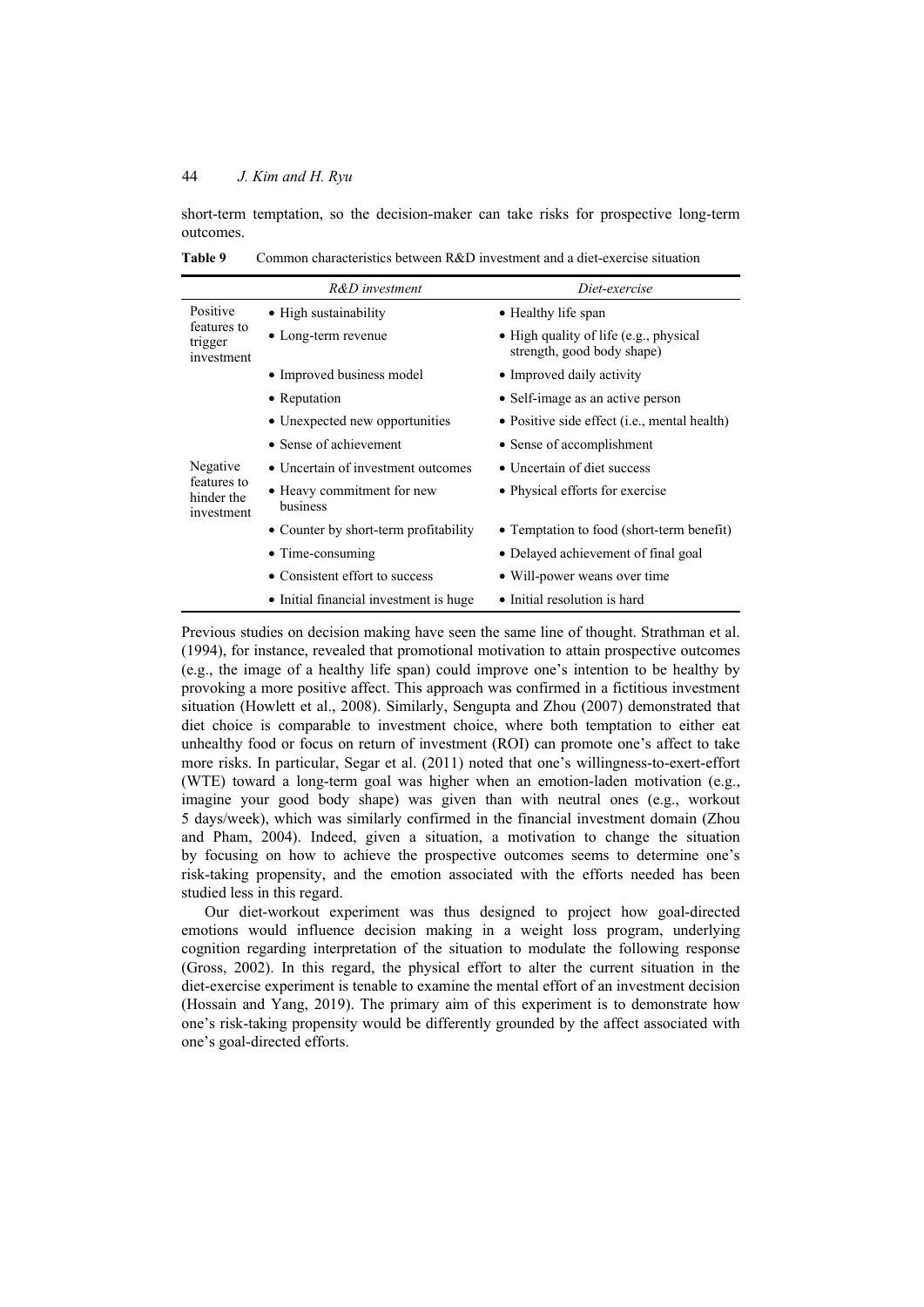**Table 10** Subject information (Study 3)

| Total                             | 56 | 28.18 (4.60)   | 26       |        |           |
|-----------------------------------|----|----------------|----------|--------|-----------|
| $(emotional-negative)$<br>Group 4 |    | 27.76 (4.79)   |          |        |           |
| Group 3<br>(neutral-negative)     |    | 28.50 (4.11)   |          |        |           |
| (emotional-positive)<br>Group 2   |    | 27.91 (4.09)   |          |        |           |
| (neutral-positive)<br>r dnorr     |    | 28.62 (7.05)   |          |        |           |
|                                   |    | $Age$ $(s.d.)$ | Sex Male | Female | kttrition |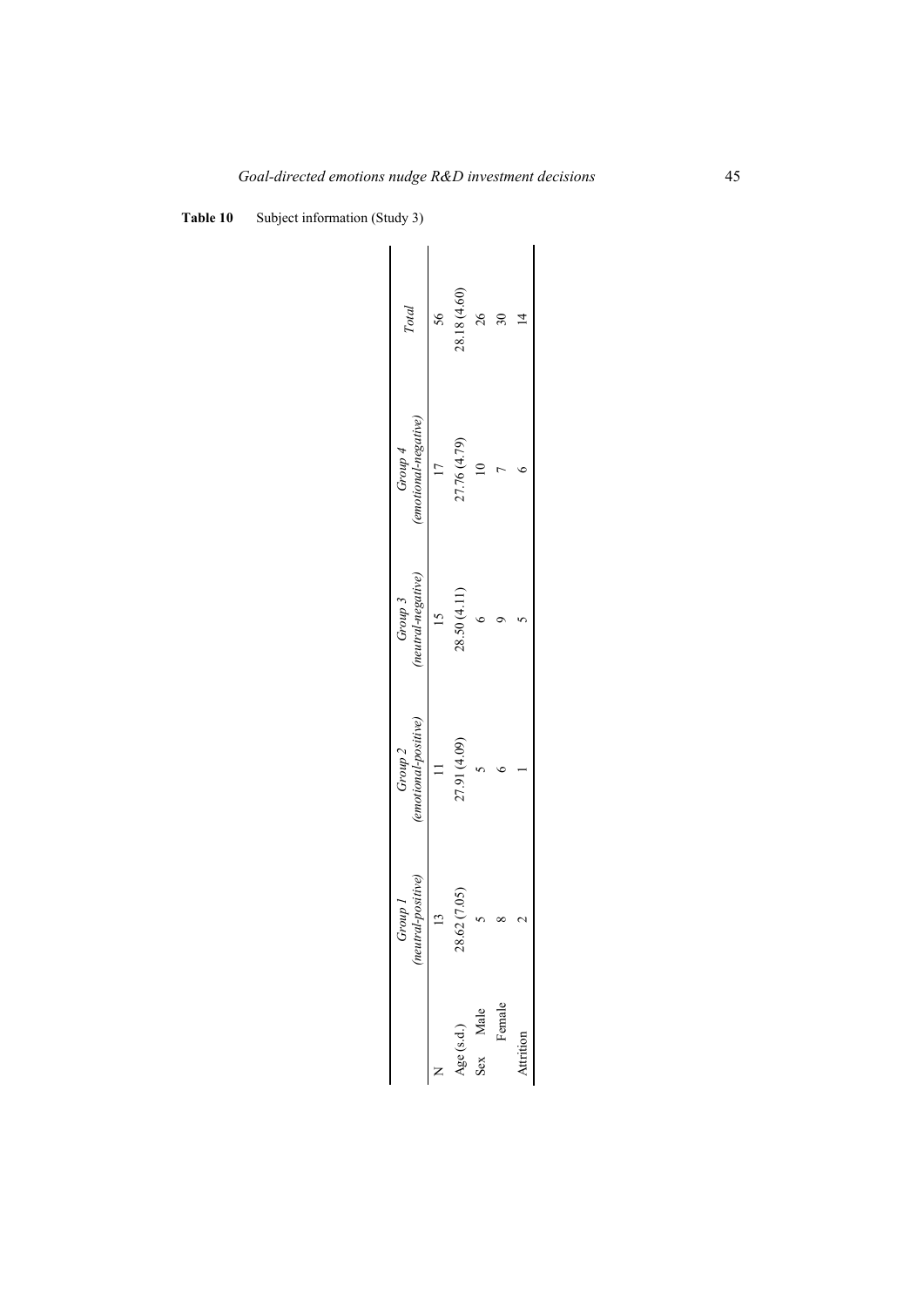## *5.1 Experimental design*

A total of 56 subjects (female  $=$  30, mean age  $=$  28.18) voluntarily participated after responding to an advertisement in a fitness centre2 (see Table 10). The participants voluntarily joined a three-week workout program proposed by the study and performed the program at their convenience. Thirteen subjects did not complete the weight loss program, however. In the recruitment process, the participants were told that the experiment aim was to study the effectiveness of food consumption and the workout program, so they had to report the food consumed and body weight every day for three weeks. When they completed the experiment, they were given a \$50 voucher and randomly allocated to one of the four groups.

The experiment was designed with 2 (emotional vs. neutral)  $\times$  2 (positive vs. negative) conditions, and the text messages used in the study are shown in Table 11. In line with Segar et al. (2011), the text messages were either neutral (e.g., *You lost 1.5 kg from your last report*) or emotionally-laden information (e.g., *Imagine your slim and healthy body in front of others when you complete the program*). Also, positive texts (e.g., *You achieved 60% of your target weight, and you have only seven days left to achieve success in your diet*) and negative information (e.g., *You will fail if you do not work as hard as you did in the last seven days*) were presented, similar Zhou and Pham (2004) and Sengupta and Zhou (2007). All this information was given by health trainers *via* e-mail and mobile SMS.

| Group identification |                    | Text-messages proved to subjects                                                                             |  |  |
|----------------------|--------------------|--------------------------------------------------------------------------------------------------------------|--|--|
| Group 1              | Neutral-positive   | • Your goal is set to reach 60 kg by Sep. 5th.                                                               |  |  |
|                      |                    | • You achieved 60% of your target weight, and you have<br>only 7 days left to achieve success in your diet.  |  |  |
| Group 2              | Emotional-positive | • Imagine the slim and healthy body shape you will have at<br>the end of the workout program.                |  |  |
|                      |                    | • Others will think you are completely changed; to reach that<br>goal, you need to better control your diet. |  |  |
| Group 3              | Neutral-negative   | • Your goal sets to reach 60 kg until Sep. 5th.                                                              |  |  |
|                      |                    | • Now you did not make it, and you have to endure 7 days<br>more to avoid failure.                           |  |  |
| Group 4              | Emotional-negative | • Imagine your big body shape and that nobody loves you.                                                     |  |  |
|                      |                    | • You will fail if you do not work hard.                                                                     |  |  |

**Table 11** Examples of the feedback texts for each group

The experiment was carried out for three weeks (Strychar, 2006), and all the subjects were asked to visit and work out at the fitness centre seven times (two times per week and once to finalise the experiment). Daily food consumption was reported directly to the health trainers and was converted to kilocalorie units using the Korea Ministry of Food and Drug Safety (MFDS) caloric database. We also asked participants to report body weight during the seven visits. Basal metabolic rate (BMR) was measured by InBody<sup>TM</sup>, and the recommended food consumption was set based on individual BMR. This was deliberate to mimic an investment situation – the initial goal to set based on future efforts.

The attrition rate, food consumption based on BMR, and weight loss were analysed using different methods. The first was to see if the information presented had an effect on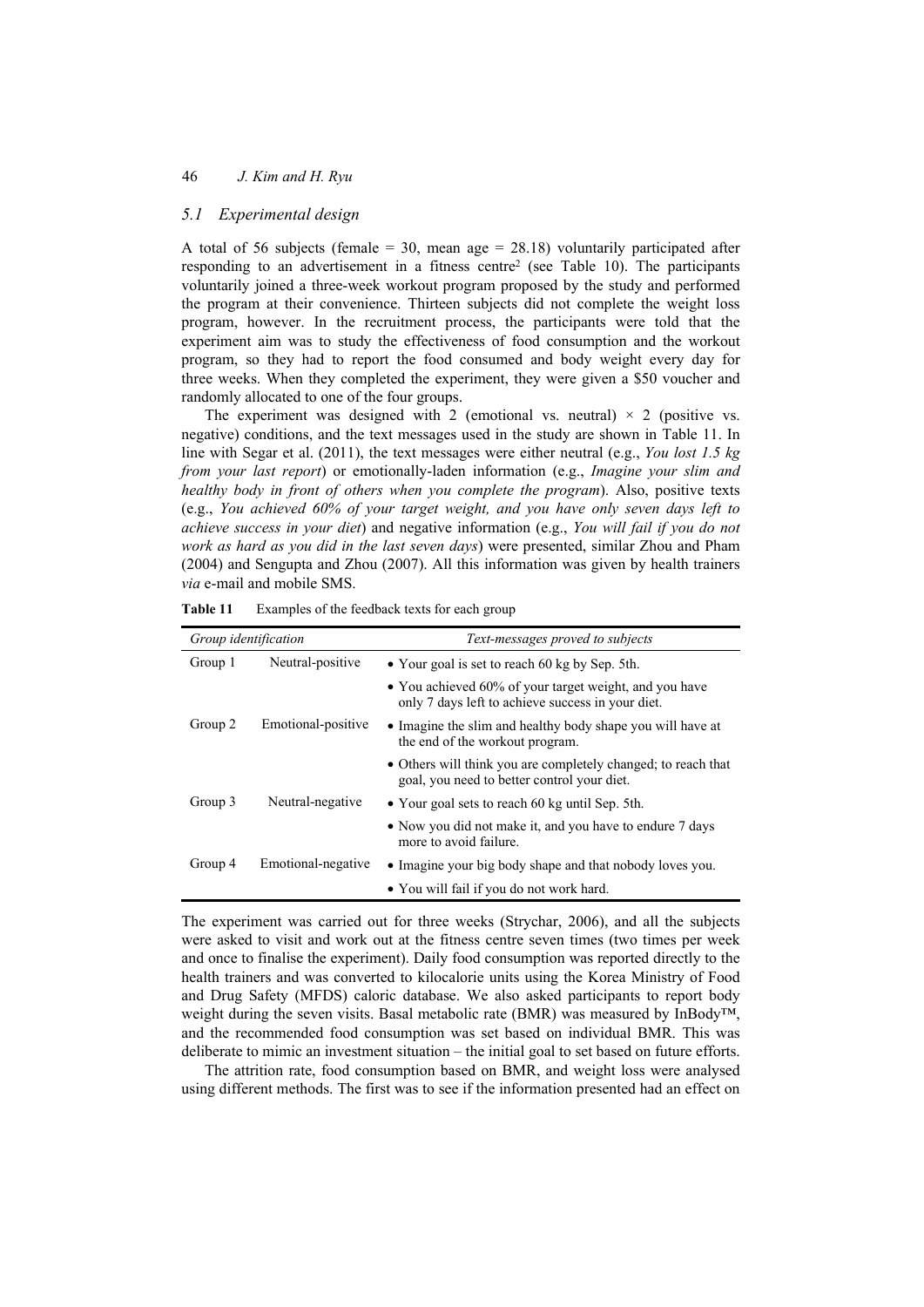attrition rate, which was validated by chi-square test. The second was designed to identify one's risk-taking propensity (i.e., diet control based on BMR), where an individual's food consumption records compared to his or her BMR was analysed by ANOVA and post-hoc analysis. Weight loss was measured at seven points during the three-week program. The workout program remained constant, but the participants had to self-manage food consumption based on the given information via either email or SMS. This was analysed by repeated measures ANOVA (RMANOVA) to determine the longitudinal effect of the given information.

## *5.2 Results*

Table 12 shows that 25% of the participants did not successfully complete the experiment. In particular, negative information (Groups 3 and 4) tended to decrease motivation toward the workout program (11 out of 32). However, few participants presented positive information quit before completion (3 out of 24, Groups 1 and 2). This difference was statistically analysed by chi-square test  $\left[\chi^2(1, N=56) = 3.50, p < 0.1\right]$ . The findings from the previous experiment were in line with this result.

|          | Neutral          | Emotional       | Total   |
|----------|------------------|-----------------|---------|
| Positive | Group 1 $(2/13)$ | Group $2(1/11)$ | (3/24)  |
| Negative | Group $3(5/15)$  | Group $4(6/17)$ | (11/32) |
| Total    | (7/28)           | (7/28)          | (14/56) |

**Table 12** Attrition rate of the experiment

These results could be interpreted to indicate that positive feedback presented our participants with two motivational triggers: *control food consumption* and *continue a workout program*. The former seems to be linked to the long-term goal for a firm to restrain *near-term earnings*, which means focusing more on short-term gains (Marginson and McAulay, 2008), and the latter is related to goal-directed efforts to take further risks for achieving the long-term goal, which mimics the *long-term ROI* (Billings et al., 2018). This will be further discussed later.

Table 13 shows the food consumption (converted to kilo-calories) of those who completed the three-week workout program. Similar to the previous results, Group 4 seemed to overeat (mean 144.73 kcal over target BMR). Interestingly, Group 2 had highly controlled their food consumption compared to the other groups (mean overeat kcal =  $5.27$ , 124.86 for Group 1, 92.53 for Group 3 and 144.73 for Group 4). Analysis of variance  $[F(3, 878) = 3.10, p < 0.05]$  and post-hoc Turkey HSD analyses confirmed that Group 2 (emotional and positive information) best managed food consumption  $(M = 5.27, SD = 281.19)$ , while Group 4 (emotional and negative) showed the worst self-management ( $M = 144.73$ ,  $SD = 688.74$ ). This can be seen that when both *emotional and positive information* was given, participants were more able to resist the short-term temptation (in our case, food consumption). However, this was not the case in Group 4  $(mean = 144.73)$ .

Figure 8 depicts the weight changes over the three-week workout program. Note that the participants had to report their weight after each of seven workout sessions over the three weeks. Group 2 outperformed the other groups during the workout program, which again confirmed the results of the previous analysis. An RMANOVA confirmed that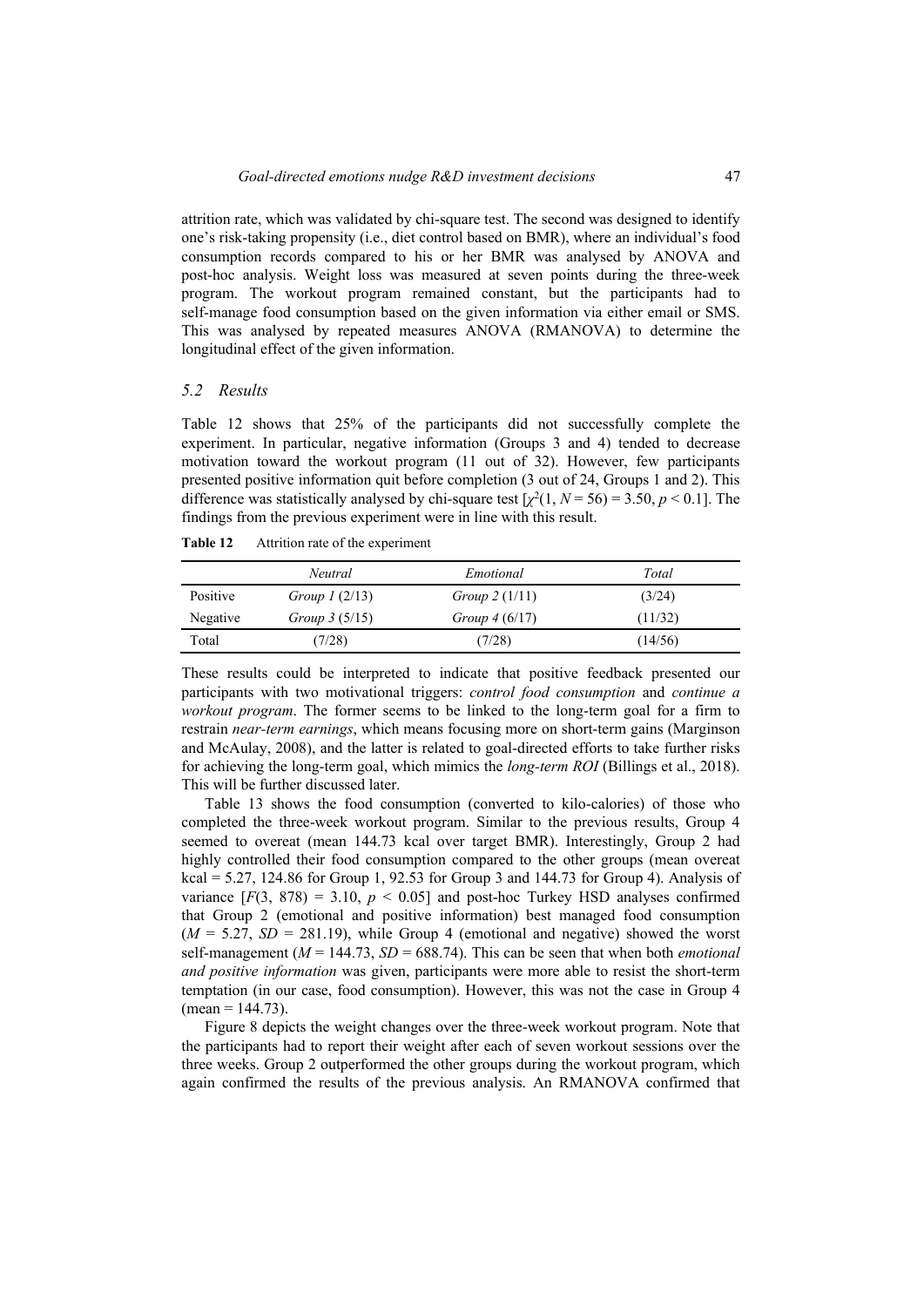Group 2 lost significant weight compared to the other groups at all seven points [Greenhouse-Geisser (Epsilon < 0.75),  $F(4.01, 152.46) = 2.23$ ,  $p < 0.01$ ]. This finding is not new, Custers and Aarts (2005) revealed the effects of positive information, and Zeelenberg et al. (2008) discovered a similar effect of emotional information. The positive and emotional information used in our experimental context was novel.

| (Unit: kcal)  | Group 1<br>(neutral-positive)   | Group 2<br>(emotional-positive) | Group 3<br>(neutral-negative) |
|---------------|---------------------------------|---------------------------------|-------------------------------|
| Mean $(s.d.)$ | 124.86 (464.53)                 | 5.27 (281.19)                   | 92.53 (459.03)                |
| (Unit: kcal)  | Group 4<br>(emotional-negative) | <i>F-value</i>                  | Sig.                          |
| Mean $(s.d.)$ | 144.73 (688.74)                 | 3.10                            | ${}_{\leq 0.05}$              |

**Table 13** Results of food consumption against BMR (one-way ANOVA)

**Figure 8** Results of weight-change



## *5.3 Conclusions and discussion*

This study provides evidence of the involvement of positive and emotional stimulation in one's WTEs to attain prospective outcomes. The experimental results supported this claim, Group 2 (emotional-positive information) showed an extraordinary risk-taking propensity (i.e., control of food consumption), and weight loss performance, accordingly.

These results can be seen as the effects of positive affect, supporting numerous studies (Fredrickson, 2001; Fredrickson and Branigan, 2005; Ferguson and Bargh, 2004; Stanton et al., 2014) revealing that positive emotion acts to increase one's risk-seeking propensity. By the account of Bagozzi et al. (2003), this can also be seen that both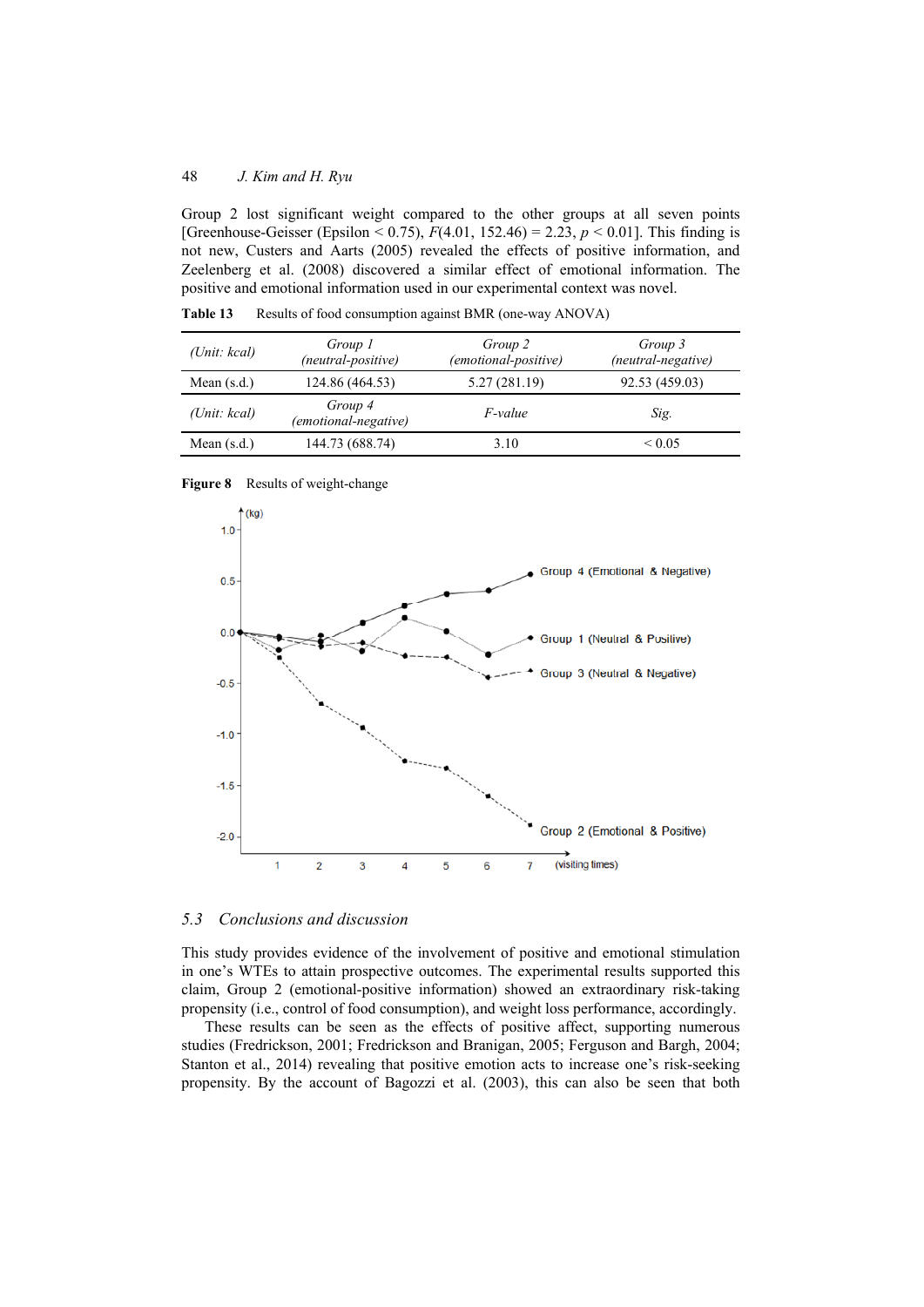emotional and positive information prevented our participants from succumbing to a short-term benefit (i.e., controlling food consumption) and helped to maintain their efforts (i.e., following the workout program) to maximise (or minimise) positively (or negatively) anticipated emotions. That is, our participants might anticipate future outcomes from positive-emotional information (e.g., *Imagine the slim and healthy body shape you will have at the end of the workout program*), and such self-fulfilling imagines (Merton, 2016) would cause their goal-directed behaviour to align with the future outcome. Indeed, the prime cognitive mode formed by this positive emotional state (Gross, 2002) makes people less reluctant to take risks (i.e., limiting preference for short-term gains), increasing effortful behaviours. Conversely, negative emotion seemed to make people short-sighted (Lerner et al., 2015), affected more by the cognitively perceived negative states (Loewenstein and Lerner, 2003), and motivation might have been readily intimidated by its effect. This is depicted in Figure 9.

**Figure 9** Feedback loop in association with goal-directed emotion and effort (see online version for colours)



(positive, negative)

Arguably, the findings above can hint at managerial trade-offs in R&D investment between short-term profitability and long-term returns (Drucker, 1986; Porter, 1992; Marginson and McAulay, 2008), where decision makers such as CEOs seems more favourable near profits than a long-term R&D investment (Graham et al., 2005; Osma and Young, 2009). In this regard, Johnsen and Sørensen (2017) argued that highly motivated entrepreneurs would be more susceptive to this fantasy formed by positive and emotional outcomes, and Foo et al. (2009) showed that the decision maker's WTE for future outcomes could be significantly increased if positive goal-directed emotion was engaged. Vereshchagina and Hopenhayn (2009) also claimed that positively perceived future opportunities (i.e., promotive motivation) could increase the risk level of firm investment, where positive goal-directed imagination can lead to underestimation of future risks.

## **6 General discussion**

This study portrayed that affect has a critical role in risk-taking propensity by mimicking R&D investment, which is the most challengeable decision for firm future (Schumpeter,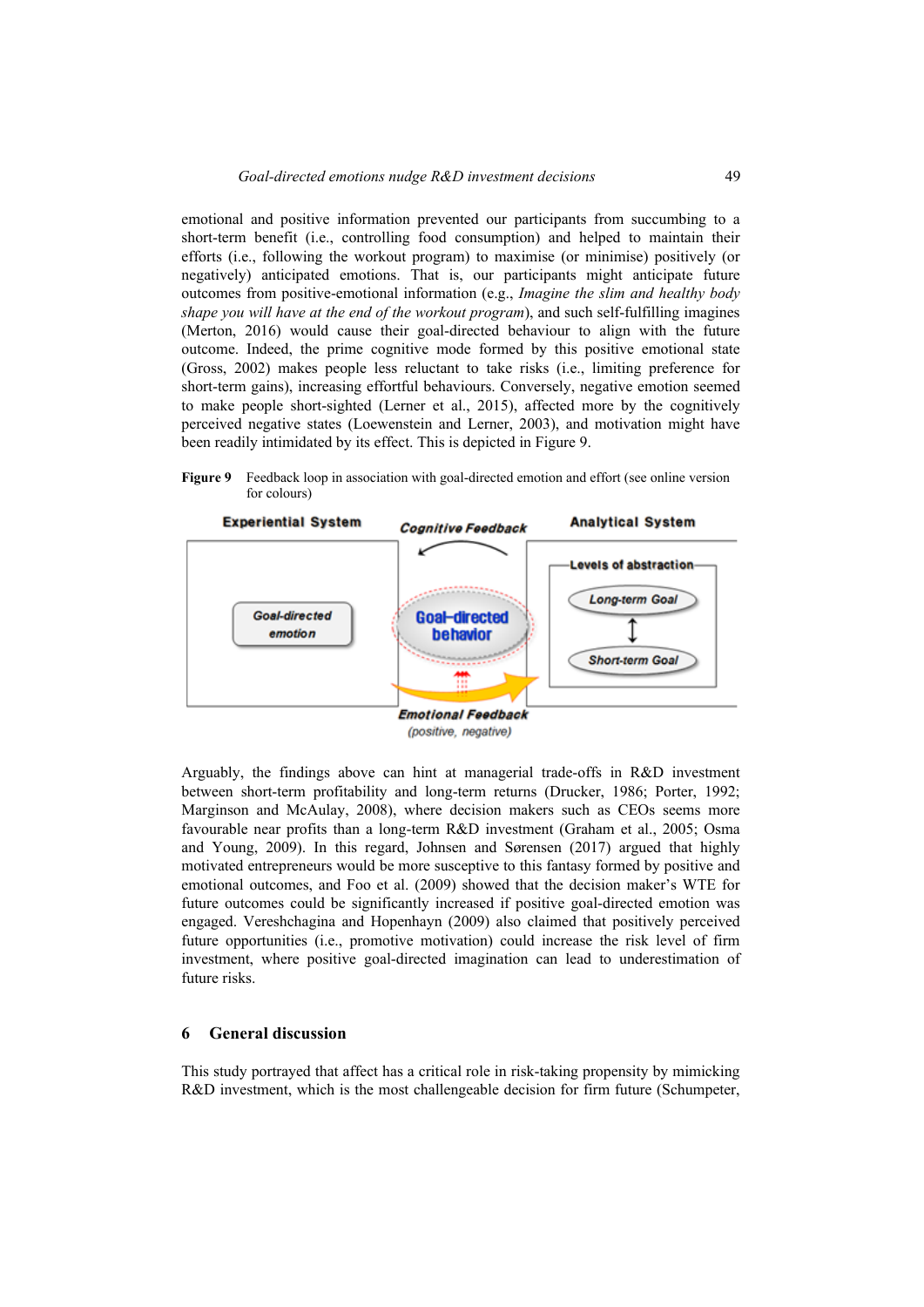1942; Crépon et al., 1998; Hall, 2002). Still, R&D investment is mostly regarded to involve rational decision making on which emotional affect should not easily act, however, this study shed light on the role of affect in conjunction with the decision maker's risk-taking propensity (Abdel-Khalik, 2014; Billings et al., 2018).

Our main finding shows how goal-directed emotion impacts the decision maker's risk-taking propensity, by which the affect acts as a signal [i.e., *affect as information* (Clore et al., 2001)] to nudge one's cognition to holistically evaluate the possible outcomes [i.e., *risk-as-feeling* (Loewenstein et al., 2001)]. Then, this process foregoes the analytical risk-evaluation process to appeal or appease the perceived benefits and risks. This affect further tends to lead one's goal-directed efforts to approach or avoid the positively (or negatively) anticipated emotion (Bagozzi et al., 2003; Schlösser et al., 2013). In effect, the individual decision-maker might control her/his goal-directed efforts (i.e., overcoming myopic decisions) by reflecting her or his risk-taking propensity based on one's (imagery) affect toward the future outcomes.

Note that our study does not that affect completely dictates the decision making behaviour in the R&D decision. For example, Figure 10 shows a subject case from Study 3 who did not follow the general pattern of Group 4 (given emotional-negative information). Although most of the participants in that group quit the weight loss challenge, this was not true for the subject case (Subject A in Figure 10). This participant said in the post-interview that she had a specific goal or strong *intention* for weight loss and so worked hard. This supports the cognitive process impacts her risk-taking propensity and her goal-directed effort [i.e., *rational regulation process* (Higgins, 1997; Carver and Scheier, 2000)]. This cognitive maintenance process seemed to divert her from emotional feedback to focus more on her goal.

**Figure 10** Example of a subject from Experiment 3 (diet-exercise), Group 4 (emotional-negative)



# **Weight change**

To conclude, cognition is also associated with risk-taking propensity (Higgins, 1997; Strathman et al., 1994); however, at the same time, individuals are likely to perceive the risks and benefits of goal-directed emotion (Loewenstein et al., 2001; Slovic et al., 2004).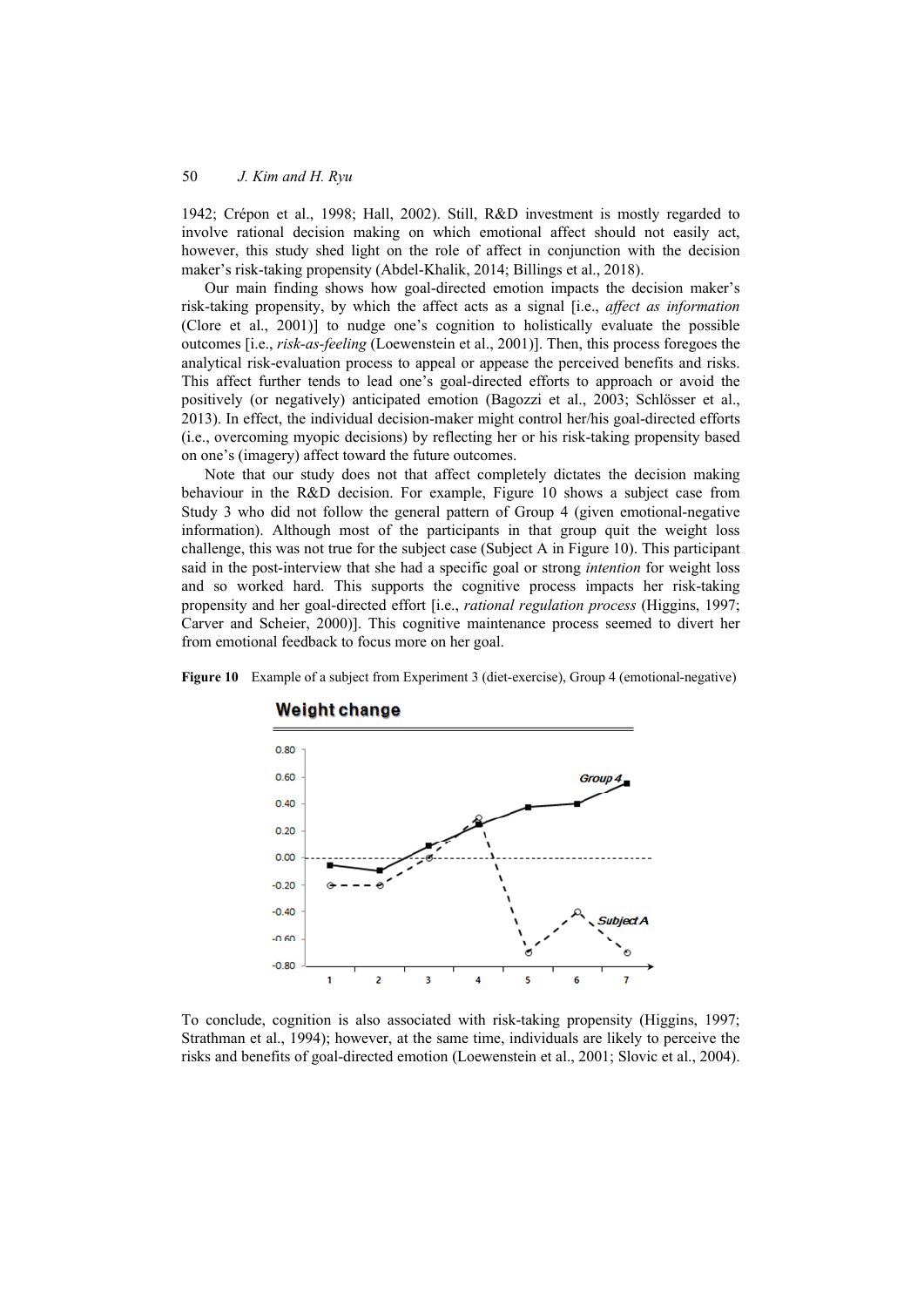This tandem process might be related to how a person makes the risk-taking decisions associated with R&D investment (Hastie and Dawes, 2010; Murphy, 2018).

In this sense, one voice speaking louder than the other is the nature of decision making. Figure 11, for example, shows two Korean companies that compete in the same business type and sales size. Company A increased R&D investment, sacrificing short-term profitability, while Company B reduced R&D expenditure to maintain its average short-term profit. The different patterns between the two companies might have arisen from different goal-directed emotion (Bagozzi and Pieters, 1998). Company A had been run by the family business, and the newly appointed CEO was highly motivated to impact prospective futures (i.e., risk-taking). In Company B, however, the agency was more risk-neutral (Chrisman and Patel, 2012; https://goo.gl/bxrcsf). Kato and Wiklund (2001) claimed that an entrepreneur's hedonic affect would serve as a strong instinctive motivator to undermine the risks despite lower returns when he or she would like to develop new products or technologies. Indeed, this might be the reason why many innovative corporations run by the founders would move forward, as they are not focused on short-term profitability [e.g., Tesla, Google, Facebook, Samsung, Hyundai (Romer, 1994)]. Our study supports the idea that goal-directed emotion helps to increase the volition for future long-term returns.



**Figure 11** Profit rate and R&D intensity of Companies A and B (2013–2017, %)

Note: Profit rate = profit per sales and R&D intensity = R&D investment per sales.

The implications of this study can be seen in two-fold: firstly, companies might be able to exploit the goal-directed emotion *tactically* when they need to increase some R&D projects ignoring the levels of short-term profitability, by which a strategical R&D investment planning can be further set. For instance, the technologies that a prospective outcome is highly expected (e.g., COVID-19 vaccines) would not be much affected by the current profits.

Second, the goal-directed emotion can attribute one's imagery to the final outcome rather than the process to the decision making. The *sunk-cost fallacy* (Lichtenberg, 1992), *escalation of commitment* (McCarthy et al., 1993; Moon, 2001), *concorde effect* (Arkes and Ayton, 1999) are all touted as this misattribution. That being said, Ohlert and Weißenberger (2020) demonstrated that as a decision-maker is aware of she/he had fall into the cognitive bias, it would help them to step-back and escape from the biases. For this, we note that the 'personas' technique in design decision making (Friess, 2012) seems to highly incubate the awareness of goal-directed emotion, with which one's emotional empathy to the situation would re-direct her/his decision making process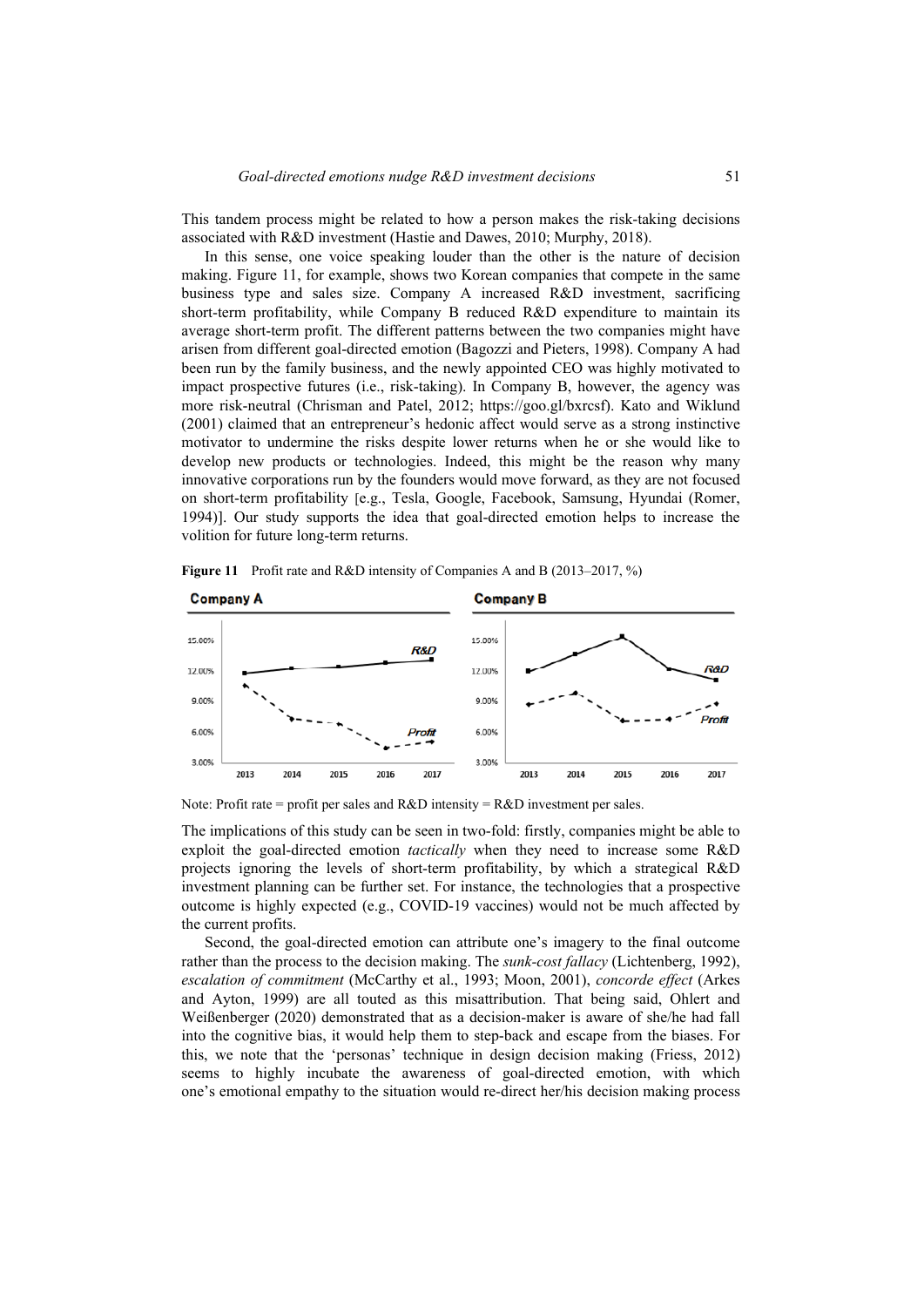[i.e., *feedback* and *feedforward* (Thayer and Lane, 2000)]. Indeed, such techniques might be helpful for the field decision-makers to manipulate their risk-taking propensity in conjunction with the goal-directed behaviours (Carver and Scheier, 2000).

## **7 Limitation and future research**

Risk-taking plays a key role in R&D investment decisions, and this study provided evidence of decision-maker goal-directed emotion (Bagozzi and Pieters, 1998), which led to goal-directed efforts (Carver and Scheier, 2000). However, there are some limitations to generalising this conclusion.

The primary limitation of this study is the laboratory setting of the R&D investment situation. For instance, the experimental circumstances – the investment game (Study 1), the public-private investment (Study 2), and the diet-exercise program (Study 3) – could not fully represent an actual R&D investment situation (e.g., the history of decisions, sensitivity to gain/loss). Other studies have also employed this experimental research method (Benz and Meier, 2008; Bardsley et al., 2010), but there remains need for a method to match this empirical approach in a realistic R&D investment setting. We are planning to carry out a field study and personal communications (Abdel-Khalik, 2014; Billings et al., 2018) to confirm our findings.

For the research framework, we assumed that cognitive and emotional feedback would interact, but these interactions are not so clear that what triggers the other and how one achieves the other. Without a full understanding of the causality between goal-directed emotion and goal-directed effort, it seems difficult to modulate one's risk-taking propensity to lead one's behaviour (i.e., decision making). In this regard, some studies have emphasised one's personality traits to perceive risk (Nicholson et al., 2005; Lauriola et al., 2014), which is being planned for our next study. This need to consider furthers such as the emotional dimensions [i.e., *arousal and valence* (Lerner and Keltner, 2000; Lerner et al., 2015), *emotional intensity* (Gohm, 2003)] and the intensity of affect in one's memory [i.e., *availability heuristic* (Dube-Rioux and Russo, 1988)]. Also, the gender difference would be the one of the considerable perspectives to deal with the one's propensity to perceive risk (Charness and Gneezy, 2012; Bannier and Neubert, 2016). Finally, like the anecdotal evidence (shown in Figure 11), an interesting research topic would be how social innovation companies see R&D investment (Weerawardena and Mort, 2006) in terms of its social or business impact.

# **References**

- Abdel-Khalik, A. (2014) 'CEO risk preference and investing in R&D', *Abacus*, Vol. 50, No. 3, pp.245–278.
- Arkes, H.R. and Ayton, P. (1999) 'The sunk cost and concorde effects: are humans less rational than lower animals?', *Psychological Bulletin*, Vol. 125, No. 5, p.591.
- Azouzi, M. and Anis, J. (2012) 'CEO emotional bias and investment decision, Bayesian network method', *Management Science Letters*, Vol. 2, No. 4, pp.1259–1278.
- Bagozzi, R.P. and Pieters, R. (1998) 'Goal-directed emotions', *Cognition & Emotion*, Vol. 12, No. 1, pp.1–26.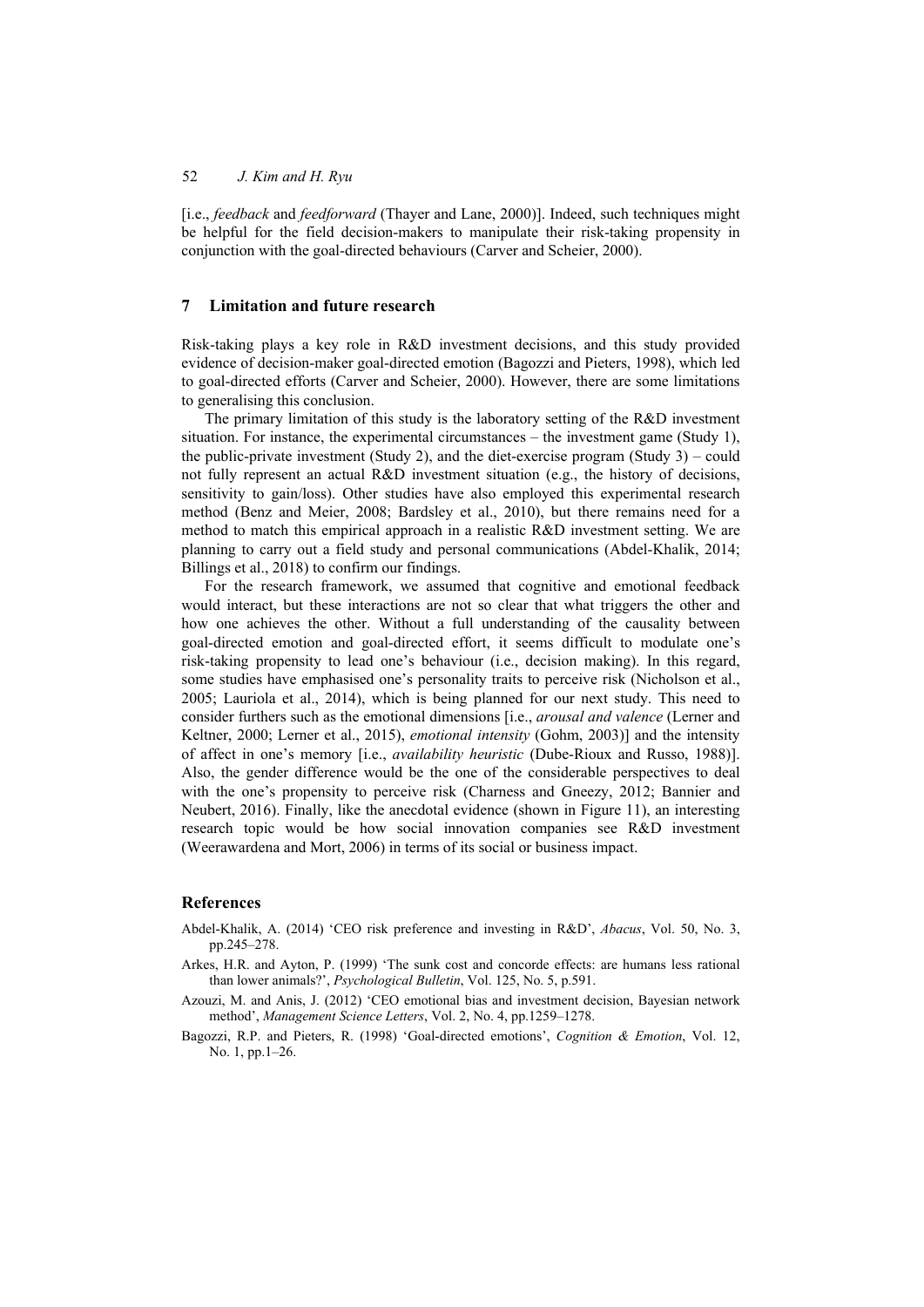- Bagozzi, R.P., Dholakia, U.M. and Basuroy, S. (2003) 'How effortful decisions get enacted: the motivating role of decision processes, desires, and anticipated emotions', *Journal of Behavioral Decision Making*, Vol. 16, No. 4, pp.273–295.
- Baker, M., Ruback, R.S. and Wurgler, J. (2004) 'Behavioral corporate finance: a survey', in *Handbook in Corporate Finance: Empirical Corporate Finance*, pp.145–186, Elsevier, North Holland.
- Bange, M.M. and De Bondt, W.F. (1998) 'R&D budgets and corporate earnings targets', *Journal of Corporate Finance*, Vol. 4, No. 2, pp.153–184.
- Bannier, C.E. and Neubert, M. (2016) 'Gender differences in financial risk taking: the role of financial literacy and risk tolerance', *Economics Letters*, Vol. 145, pp.130–135.
- Bardsley, N., Cubitt, R., Loomes, G., Moffat, P., Starmer, C. and Sugden, R. (2010) *Experimental Economics: Rethinking the Rules*, Princeton University Press, New Jersey.
- Barker III, V.L. and Mueller, G.C. (2002) 'CEO characteristics and firm R&D spending', *Management Science*, Vol. 48, No. 6, pp.782–801.
- Bateman, I.J., Day, B.H., Jones, A.P. and Jude, S. (2009) 'Reducing gain-loss asymmetry: a virtual reality choice experiment valuing land use change', *Journal of Environmental Economics and Management*, Vol. 58, No. 1, pp.106–118.
- Benz, M. and Meier, S. (2008) 'Do people behave in experiments as in the field? Evidence from donations', *Experimental Economics*, Vol. 11, No. 3, pp.268–281.
- Billings, B.K., Moon, J., Morton, R.M. and Wallace, D. (2018) *Risk-taking Incentives and Returns on R&D Investment*, Georgia Tech Scheller College of Business Research Paper, pp.18–19.
- Carver, C.S. and Scheier, M.F. (2000) 'On the structure of behavioral self-regulation', in *Handbook of Self-regulation*, pp.41–84, Guilford Press, New York.
- Charles, A. and Kasilingam, R. (2015) 'Do investor's emotions determine their investment decisions?', *Drishtikon: A Management Journal*, Vol. 6, No. 2, pp.1–29.
- Charness, G. and Gneezy, U. (2012) 'Strong evidence for gender differences in risk taking', *Journal of Economic Behavior & Organization*, Vol. 83, No. 1, pp.50–58.
- Chrisman, J.J. and Patel, P.C. (2012) 'Variations in R&D investments of family and nonfamily firms: behavioral agency and myopic loss aversion perspectives', *Academy of Management Journal*, Vol. 55, No. 4, pp.976–997.
- Clore, G.L., Gasper, K. and Garvin, E. (2001) 'Affect as information', in *Handbook of Affect and Social Cognition*, pp.121–144, Lawrence Erlbaum Associates Publishers, New Jersey.
- Crépon, B., Duguet, E. and Mairessec, J. (1998) 'Research, innovation and productivity: an econometric analysis at the firm level', *Economics of Innovation and New Technology*, Vol. 7, No. 2, pp.115–158.
- Custers, R. and Aarts, H. (2005) 'Positive affect as implicit motivator: on the nonconscious operation of behavioral goals', *Journal of Personality and Social Psychology*, Vol. 89, No. 2, pp.129–142.
- Dénes, J. and Keedwell, A.D. (1991) *Latin Squares: New Developments in the Theory and Applications*, Vol. 46, Elsevier, North Holland.
- Dixit, A.K., Dixit, R.K., Pindyck, R.S. and Pindyck, R. (1994) *Investment Under Uncertainty*, Princeton University Press, New Jersey.
- Drucker, P. (1986) 'A crisis of capitalism', *Wall Street Journal*, Vol. 30, pp.30–31.
- Dube-Rioux, L. and Russo, J.E. (1988) 'An availability bias in professional judgment', *Journal of Behavioral Decision Making*, Vol. 1, No. 4, pp.223–237.
- Ezzi, F., Azouzi, M.A. and Jarboui, A. (2016) 'Does CEO emotional intelligence affect the performance of the diversifiable companies?', *Cogent Economics & Finance*, Vol. 4, No. 1, pp.1–17.
- Faro, D. and Rottenstreich, Y. (2006) 'Affect, empathy, and regressive mispredictions of others' preferences under risk', *Management Science*, Vol. 52, No. 4, pp.529–541.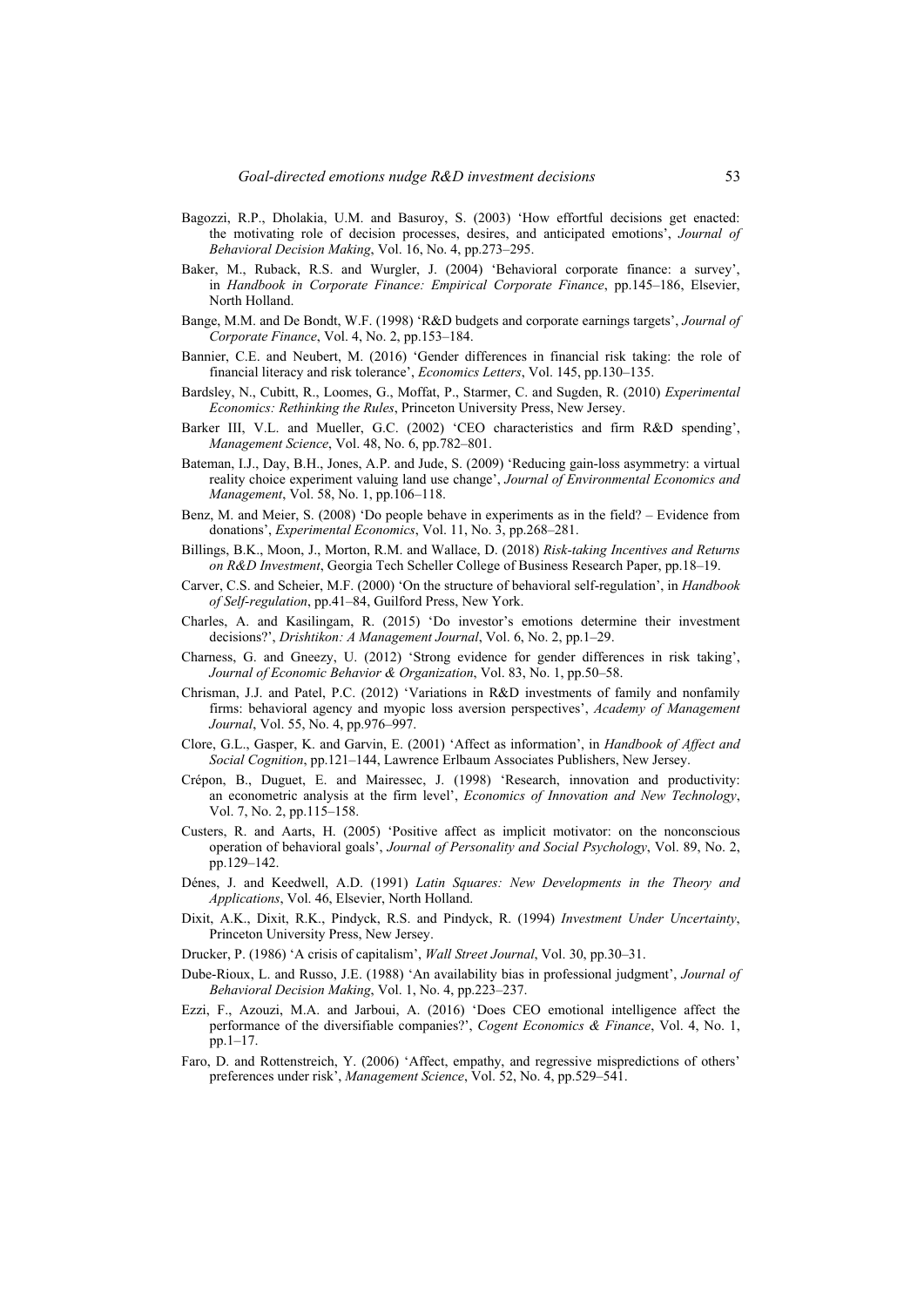- Ferguson, M.J. and Bargh, J.A. (2004) 'Liking is for doing: the effects of goal pursuit on automatic evaluation', *Journal of Personality and Social Psychology*, Vol. 87, No. 5, pp.557–572.
- Finucane, M.L., Alhakami, A., Slovic, P. and Johnson, S.M. (2000) 'The affect heuristic in judgments of risks and benefits', *Journal of Behavioral Decision Making*, Vol. 13, No. 1, pp.1–17.
- Foo, M.D., Uy, M.A. and Baron, R.A. (2009) 'How do feelings influence effort? An empirical study of entrepreneurs' affect and venture effort', *Journal of Applied Psychology*, Vol. 94, No. 4, pp.1086–1094.
- Fredrickson, B.L. (2001) 'The role of positive emotions in positive psychology: the broaden-and-build theory of positive emotions', *American Psychologist*, Vol. 56, No. 3, pp.218–226.
- Fredrickson, B.L. and Branigan, C. (2005) 'Positive emotions broaden the scope of attention and thought-action repertoires', *Cognition & Emotion*, Vol. 19, No. 3, pp.313–332.
- Friess, E. (2012) 'Personas and decision making in the design process: an ethnographic case study', in *Proceedings of the SIGCHI Conference on Human Factors in Computing Systems*, May, pp.1209–1218.
- Ganzach, Y. (2000) 'Judging risk and return of financial assets', *Organizational Behavior and Human Decision Processes*, Vol. 83, No. 2, pp.353–370.
- Gohm, C.L. (2003) 'Mood regulation and emotional intelligence: individual differences', *Journal of Personality and Social Psychology*, Vol. 84, No. 3, pp.594–607.
- Grable, J.E. and Roszkowski, M.J. (2008) 'The influence of mood on the willingness to take financial risks', *Journal of Risk Research*, Vol. 11, No. 7, pp.905–923.
- Graham, J.R., Harvey, C.R. and Rajgopal, S. (2005) 'The economic implications of corporate financial reporting', *Journal of Accounting and Economics*, Vol. 40, Nos. 1–3, pp.3–73.
- Gross, J.J. (2002) 'Emotion regulation: affective, cognitive, and social consequences', *Psychophysiology*, Vol. 39, No. 3, pp.281–291.
- Hall, B.H. (2002) 'The financing of research and development', *Oxford Review of Economic Policy*, Vol. 18, No. 1, pp.35–51.
- Hastie, R. and Dawes, R.M. (2010) *Rational Choice in an Uncertain World: The Psychology of Judgment and Decision Making*, Sage, London.
- Higgins, E.T. (1997) 'Beyond pleasure and pain', *American Psychologist*, Vol. 52, No. 12, pp.1280–1300.
- Highhouse, S. and Yüce, P. (1996) 'Perspectives, perceptions, and risk-taking behavior', *Organizational Behavior and Human Decision Processes*, Vol. 65, No. 2, pp.159–167.
- Hossain, M.T. and Yang, Z. (2019) 'Outwitting the rational mind: how effortful thinking influences price cognition', *Journal of Behavioral Decision Making*, Vol. 32, No. 3, pp.280–296.
- Howlett, E., Kees, J. and Kemp, E. (2008) 'The role of self-regulation, future orientation, and financial knowledge in long-term financial decisions', *Journal of Consumer Affairs*, Vol. 42, No. 2, pp.223–242.
- Hsee, C.K. and Weber, E.U. (1997) 'A fundamental prediction error: self-others discrepancies in risk preference', *Journal of Experimental Psychology: General*, Vol. 126, No. 1, pp.45–53.
- Innocenti, A. (2017) 'Virtual reality experiments in economics', *Journal of Behavioral and Experimental Economics*, Vol. 69, pp.71–77.
- Johnsen, C.G. and Sørensen, B.M. (2017) 'Traversing the fantasy of the heroic entrepreneur', *International Journal of Entrepreneurial Behavior & Research*, Vol. 23, No. 2, pp.228–244.
- Kahneman, D. and Frederick, S. (2002) 'Representativeness revisited: attribute substitution in intuitive judgment', in *Heuristics and Biases: The Psychology of Intuitive Judgment*, p.81, Cambridge University Press, New York.
- Kato, S. and Wiklund, J. (2011) 'Doing good to feel good a theory of entrepreneurial action based in hedonic psychology', *Frontiers of Entrepreneurship Research*, Vol. 31, No. 4, pp.123–137.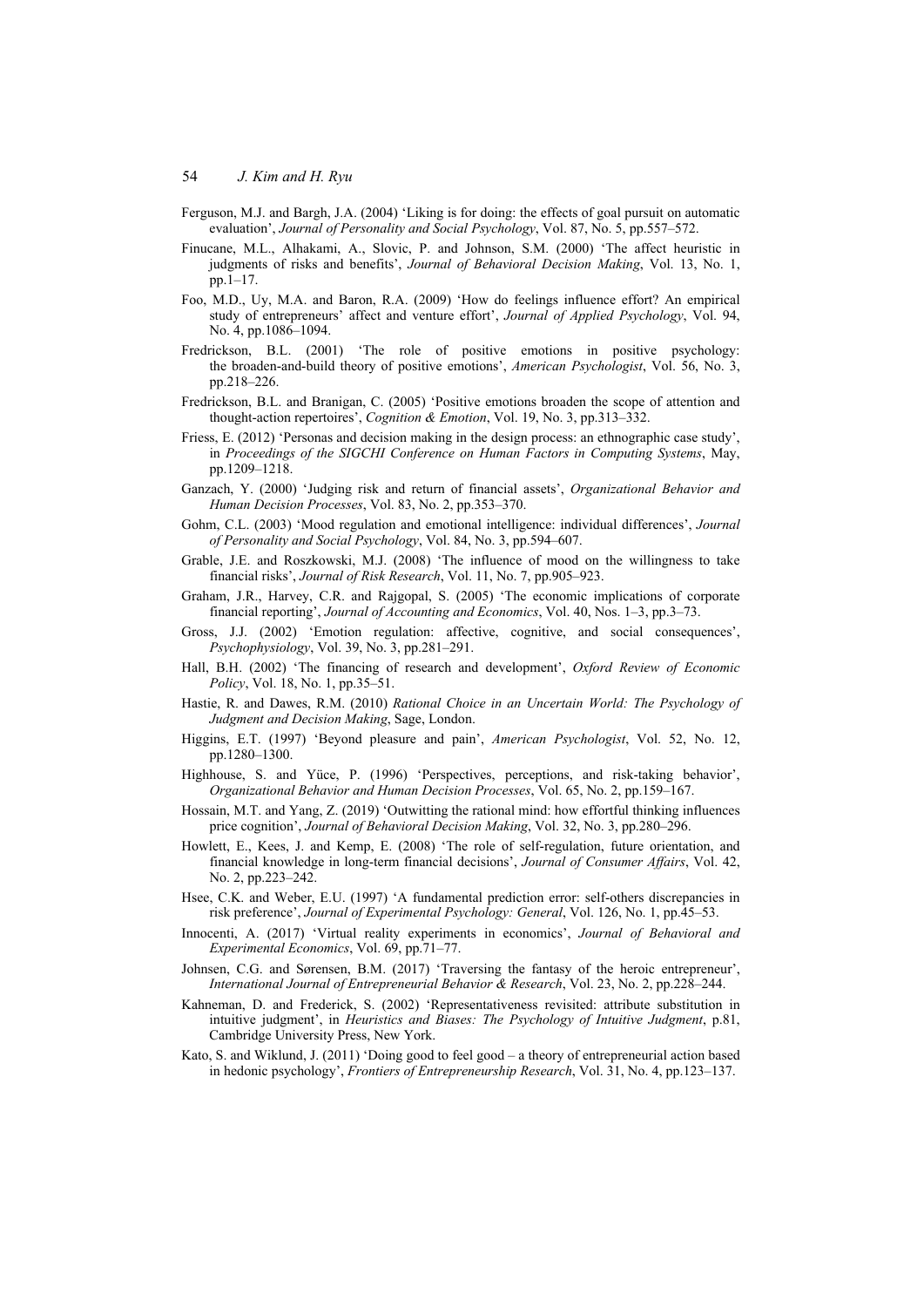- Lad, C. and Tailor, H. (2016) 'An empirical study on emotional bias affecting investment decisions of investors', *Global Journal of Research in Management*, Vol. 6, No. 1, pp.42–56.
- Lauriola, M., Panno, A., Levin, I.P. and Lejuez, C.W. (2014) 'Individual differences in risky decision making: a meta-analysis of sensation seeking and impulsivity with the balloon analogue risk task', *Journal of Behavioral Decision Making*, Vol. 27, No. 1, pp.20–36.
- Lerner, J.S. and Keltner, D. (2000) 'Beyond valence: toward a model of emotion-specific influences on judgement and choice', *Cognition & Emotion*, Vol. 14, No. 4, pp.473–493.
- Lerner, J.S., Li, Y., Valdesolo, P. and Kassam, K.S. (2015) 'Emotion and decision making', *Annual Review of Psychology*, Vol. 66, No. 1, pp.799–823.
- Lerner, J.S., Li, Y., Valdesolo, P. and Kassam, K.S. (2015) 'Emotion and decision making', *Annual Review of Psychology*, Vol. 66, No. 1, pp.799–823.
- Lichtenberg, F.R. (1992) *R&D Investment and International Productivity Differences*, No. w4161, National Bureau of Economic Research.
- Loewenstein, G. (2000) 'Emotions in economic theory and economic behavior', *American Economic Review*, Vol. 90, No. 2, pp.426–432.
- Loewenstein, G. and Lerner, J.S. (2003) 'The role of affect in decision making', in *Handbook of Affective Science*, pp.619–642, Oxford University Press, Oxford.
- Loewenstein, G.F., Weber, E.U., Hsee, C.K. and Welch, N. (2001) 'Risk as feelings', *Psychological Bulletin*, Vol. 127, No. 2, pp.267–286.
- Luehrman, T.A. (1998) 'Investment opportunities as real options: getting started on the numbers', *Harvard Business Review*, pp.3–15.
- MacGregor, D.G., Slovic, P., Dreman, D. and Berry, M. (2000) 'Imagery, affect, and financial judgment', *The Journal of Psychology and Financial Markets*, Vol. 1, No. 2, pp.104–110.
- Malmendier, U., Tate, G. and Yan, J. (2010) *Managerial Beliefs and Corporate Financial Policies*, National Bureau of Economic Research.
- Mandel, N. (2003) 'Shifting selves and decision making: the effects of self-construal priming on consumer risk-taking', *Journal of Consumer Research*, Vol. 30, No. 1, pp.30–40.
- Marginson, D. and McAulay, L. (2008) 'Exploring the debate on short-termism: a theoretical and empirical analysis', *Strategic Management Journal*, Vol. 29, No. 3, pp.273–292.
- McCarthy, A.M., Schoorman, F.D. and Cooper, A.C. (1993) 'Reinvestment decisions by entrepreneurs: rational decision-making or escalation of commitment?', *Journal of Business Venturing*, Vol. 8, No. 1, pp.9–24.
- Merton, R.K. (2016) 'The self-fulfilling prophecy', *The Antioch Review*, Vol. 74, No. 3, pp.504–521.
- Miller, T.L., Grimes, M.G., McMullen, J.S. and Vogus, T.J. (2012) 'Venturing for others with heart and head: how compassion encourages social entrepreneurship', *Academy of Management Review*, Vol. 37, No. 4, pp.616–640.
- Moon, H. (2001) 'Looking forward and looking back: Integrating completion and sunk-cost effects within an escalation-of-commitment progress decision', *Journal of Applied Psychology*, Vol. 86, No. 1, p.104.
- Murphy, R. (2018) *Rationality and Nature: A Sociological Inquiry into a Changing Relationship*, Routledge, New York.
- Nambisan, S. and Baron, R.A. (2013) 'Entrepreneurship in innovation ecosystems: entrepreneurs' self-regulatory processes and their implications for new venture success', *Entrepreneurship Theory and Practice*, Vol. 37, No. 5, pp.1071–1097.
- Nicholson, N., Soane, E., Fenton-O'Creevy, M. and Willman, P. (2005) 'Personality and domain-specific risk taking', *Journal of Risk Research*, Vol. 8, No. 2, pp.157–176.
- Ohlert, C.R. and Weißenberger, B.E. (2020) 'Debiasing escalation of commitment: the effectiveness of decision aids to enhance de-escalation', *Journal of Management Control*, Vol. 30, No. 4, pp.405–438.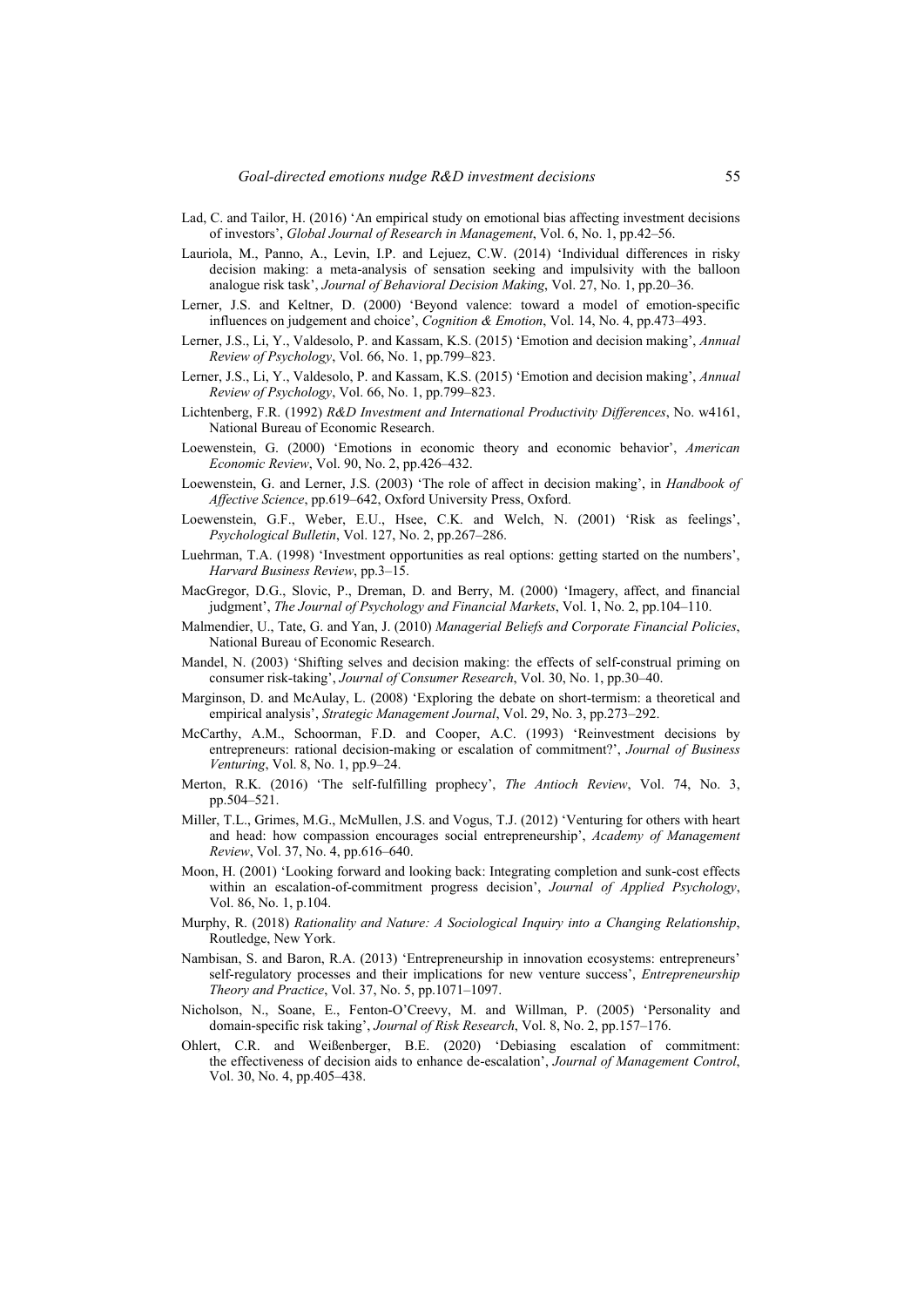- Osma, B.G. and Young, S. (2009) 'R&D expenditure and earnings targets', *European Accounting Review*, Vol. 18, No. 1, pp.7–32.
- Porter, M.E. (1992) 'Capital disadvantage: America's failing capital investment system', *Harvard Business Review*, Vol. 70, No. 5, pp.65–82.
- Romer, P.M. (1994) 'The origins of endogenous growth', *Journal of Economic Perspectives*, Vol. 8, No. 1, pp.3–22.
- Scherer, K.R., Schorr, A. and Johnstone, T. (Eds.) (2001) *Appraisal Processes in Emotion: Theory, Methods, Research*, Oxford University Press, Oxford.
- Schlösser, T., Dunning, D. and Fetchenhauer, D. (2013) 'What a feeling: the role of immediate and anticipated emotions in risky decisions', *Journal of Behavioral Decision Making*, Vol. 26, No. 1, pp.13–30.
- Schumpeter, J. (1942) *Creative destruction, In Capitalism, Socialism and Democracy*, Vol. 825, pp.82–85, Harper and Brothers, New York.
- Segar, M.L., Eccles, J.S. and Richardson, C.R. (2011) 'Rebranding exercise: closing the gap between values and behavior', *International Journal of Behavioral Nutrition and Physical Activity*, Vol. 8, No. 1, p.94.
- Sengupta, J. and Zhou, R. (2007) 'Understanding impulsive eaters' choice behaviors: the motivational influences of regulatory focus', *Journal of Marketing Research*, Vol. 44, No. 2, pp.297–308.
- Simon, H.A. (1979) 'Rational decision making in business organizations', *The American Economic Review*, Vol. 69, No. 4, pp.493–513.
- Simonson, I. and Tversky, A. (1992) 'Choice in context: tradeoff contrast and extremeness aversion', *Journal of Marketing Research*, Vol. 29, No. 3, p.281.
- Slovic, P., Finucane, M.L., Peters, E. and MacGregor, D.G. (2004) 'Risk as analysis and risk as feelings: some thoughts about affect, reason, risk, and rationality', *Risk Analysis*, Vol. 24, No. 2, pp.311–322.
- Stanton, S.J., Reeck, C., Huettel, S.A. and LaBar, K.S. (2014) 'Effects of induced moods on economic choices', *Judgment and Decision Making*, Vol. 9, No. 2, pp.167–175.
- Strathman, A., Gleicher, F., Boninger, D.S. and Edwards, C.S. (1994) 'The consideration of future consequences: weighing immediate and distant outcomes of behavior', *Journal of personality and Social Psychology*, Vol. 66, No. 4, pp.742–752.
- Strychar, I. (2006) 'Diet in the management of weight loss', *Canadian Medical Association Journal*, Vol. 174, No. 1, pp.56–63.
- Tang, J., Kacmar, K.M.M. and Busenitz, L. (2012) 'Entrepreneurial alertness in the pursuit of new opportunities', *Journal of Business Venturing*, Vol. 27, No. 1, pp.77–94.
- Thayer, J.F. and Lane, R.D. (2000) 'A model of neurovisceral integration in emotion regulation and dysregulation', *Journal of Affective Disorders*, Vol. 61, No. 3, pp.201–216.
- Thomas, N.J. (2006) 'Mental imagery, philosophical issues about', in *Encyclopedia of Cognitive Science*, Nature Publishing Group, London.
- Turner, J.C., Hogg, M.A., Oakes, P.J., Reicher, S.D. and Wetherell, M.S. (1987) *Rediscovering the Social Group: A Self-categorization Theory*, Basil Blackwell, New York.
- Van de Ven, A.H., Sapienza, H.J. and Villanueva, J. (2007) 'Entrepreneurial pursuits of self-and collective interests', *Strategic Entrepreneurship Journal*, Vol. 1, Nos. 3–4, pp.353–370.
- Van Kleef, G.A., Homan, A.C., Beersma, B., Van Knippenberg, D., Van Knippenberg, B. and Damen, F. (2009) 'Searing sentiment or cold calculation? The effects of leader emotional displays on team performance depend on follower epistemic motivation', *Academy of Management Journal*, Vol. 52, No. 3, pp.562–580.
- Vereshchagina, G. and Hopenhayn, H.A. (2009) 'Risk taking by entrepreneurs', *American Economic Review*, Vol. 99, No. 5, pp.1808–1830.
- Weerawardena, J. and Mort, G.S. (2006) 'Investigating social entrepreneurship: a multidimensional model', *Journal of World Business*, Vol. 41, No. 1, pp.21–35.